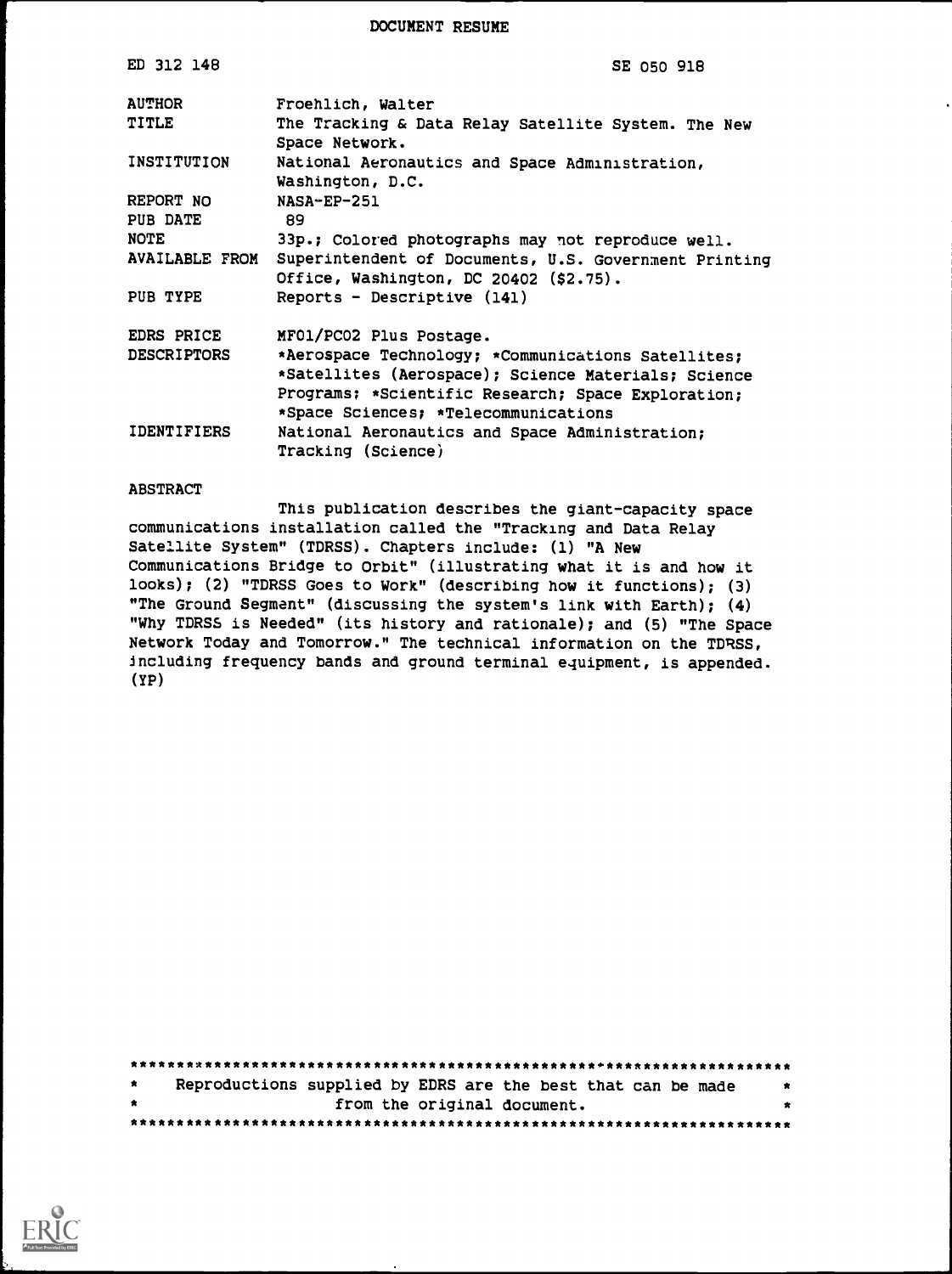# $\infty$  $\sqrt{14}$  $\frac{1}{2}$  $\mathbf{C}$

**RACK MARKER WALL** 

ERĬo

 $\overline{2}$ 

## The New Space Network

*The Tracking &*<br>*Data Relay*<br>Satellite System

**NUSY** 

U S DEPARTMENT OF EDUCATION<br>Office of Educational Research and Improvement<br>EDUCATIONAL RESOURCES INFORMATION<br>LA CENTER (ERIC) This document has been reproduced as<br>received from the person or organization<br>originating it E Minor changes have been made to improve<br>reproduction quality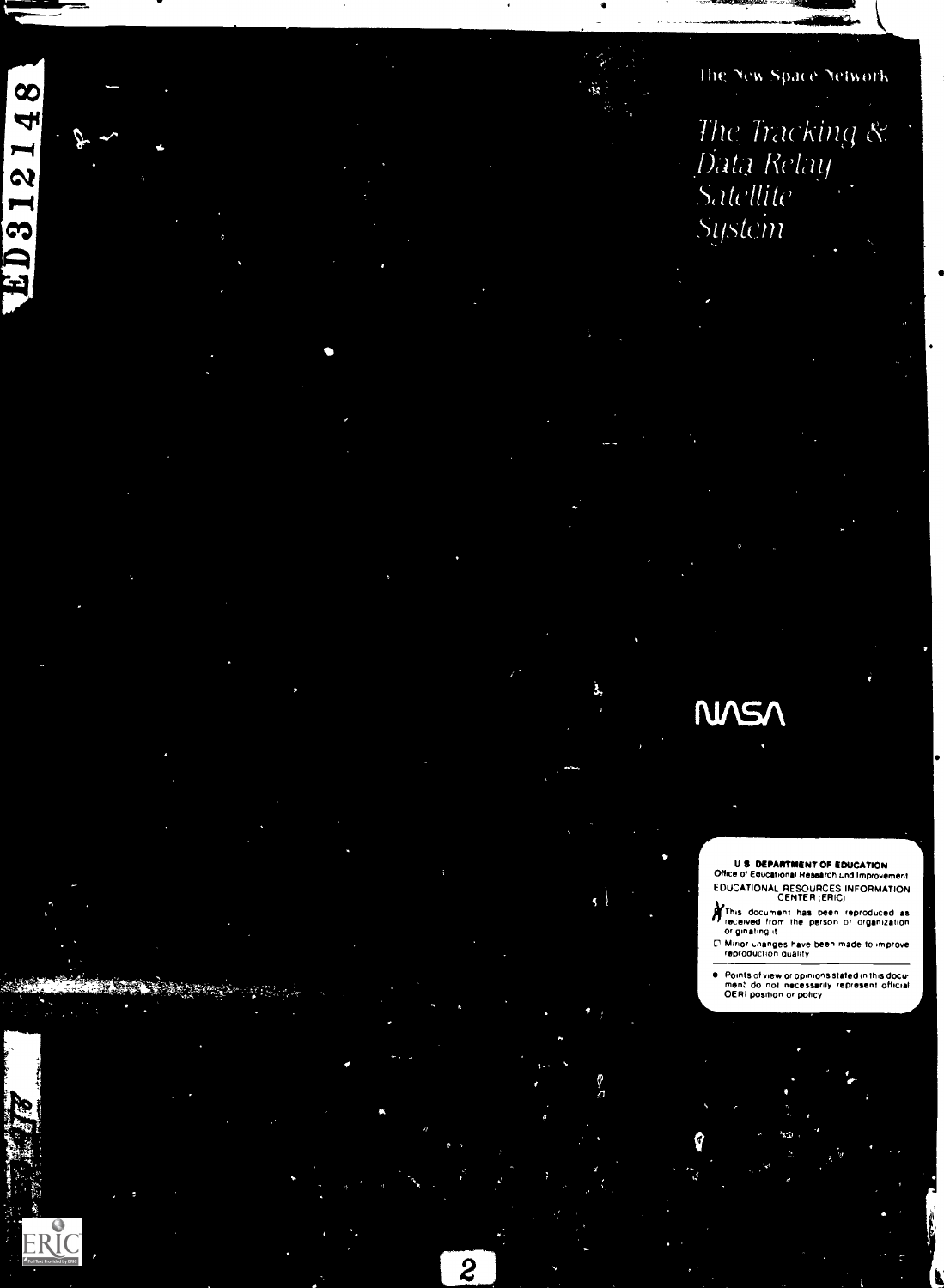When it is fully operational, NASA's new Tracking and *E*<br>
The Satellite System<br>
(TDRSS) will provide almost<br> **CONTROLLY SETTEM**<br>
THE REAL PROPERTY OF THE REAL PROPERTY ith the Shuttle while in

Ju., as commun.<br>have shrunk the glo will bring people on to people

As we  $era, 1$ and  $\boldsymbol{d}$ technological<br>capabilities many<br>the commercial, inc scientific potențiat

ERIC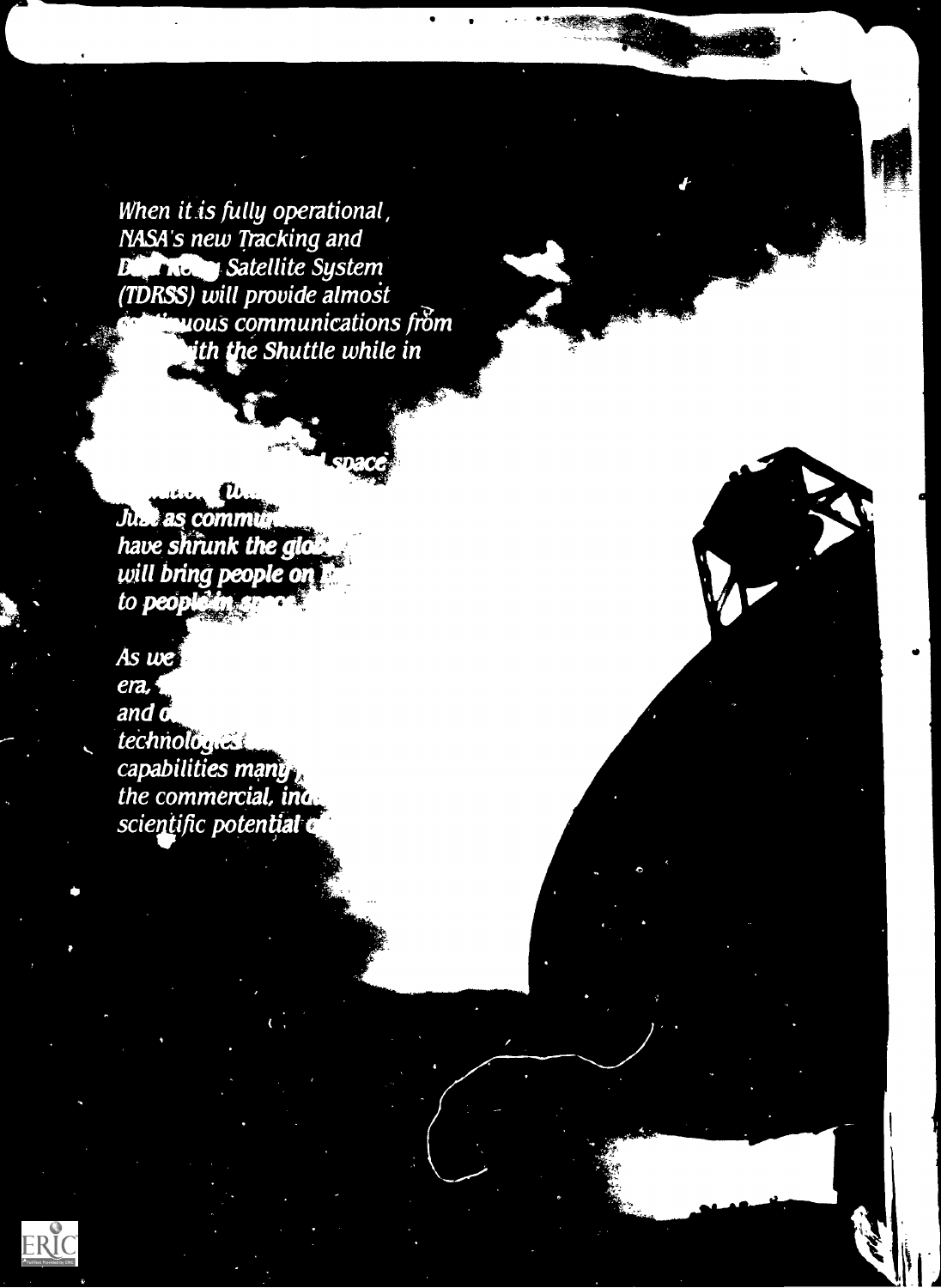#### The New Space Network

## The Tracking &

#### By Walter Froehlich



EP 251

 $\mathbf{\dot{z}}$ 

For sale by the Superintendent of Documents<br>U.S. Government Printing Office, Washington, D.C. 20102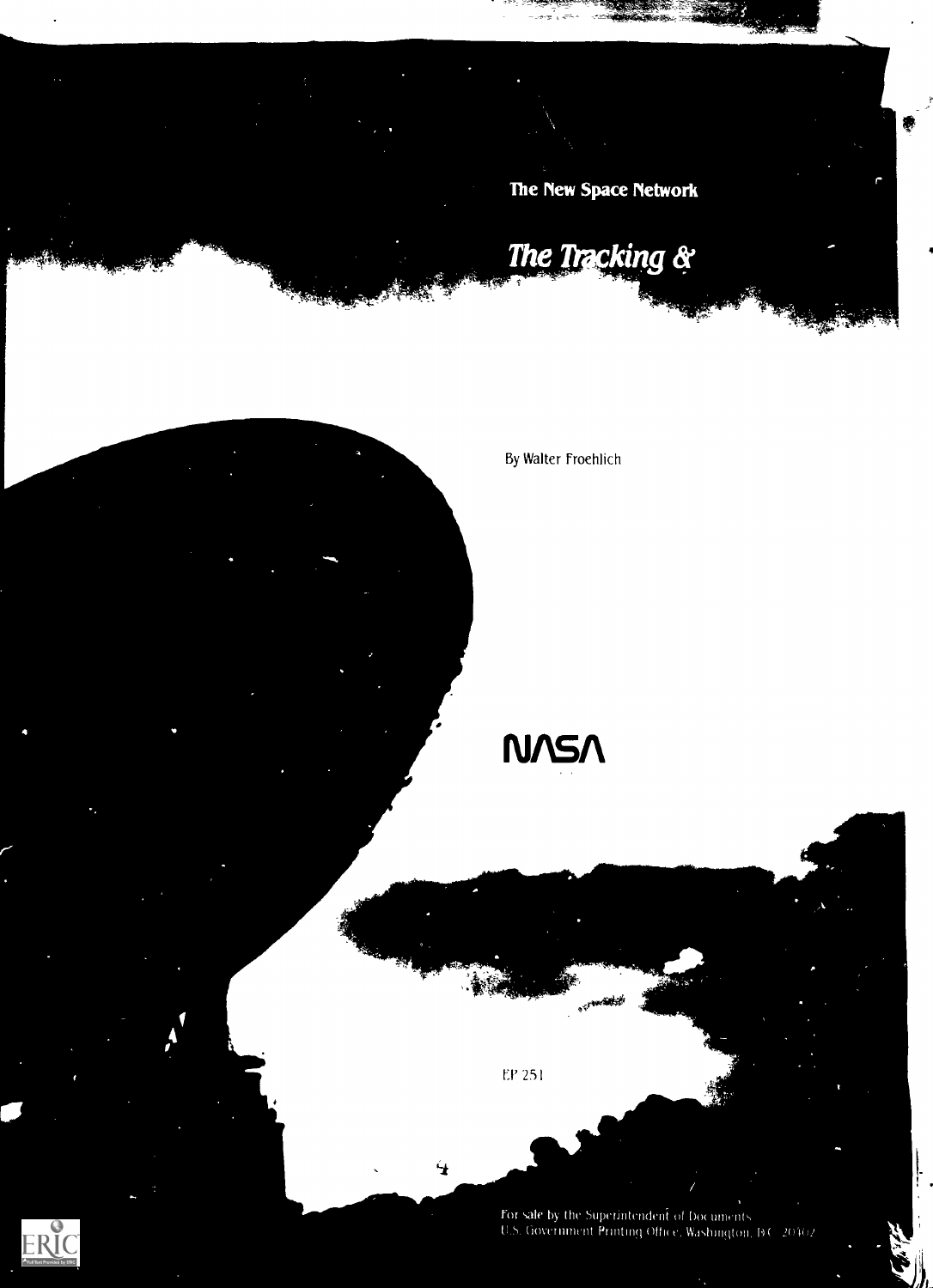In the larger context of the U.S. space program, the TDRSS is the equivalent of a superhighway for voice, video, and data streams.

Like the multilane parkways, turnpikes, freeways, and beltways, which have changed our lifestyles and our concept of motor transportation in the last 30 years, so the new NASA Space Network is profoundly altering our  $\overline{\tilde{c}}$  reption, as well as the realities, bit-Earth





rent de la propincia de la propincia de la propincia de la propincia de la propincia de la propincia de la propincia de la propincia de la propincia de la propincia de la propincia de la propincia de la propincia de la pro

44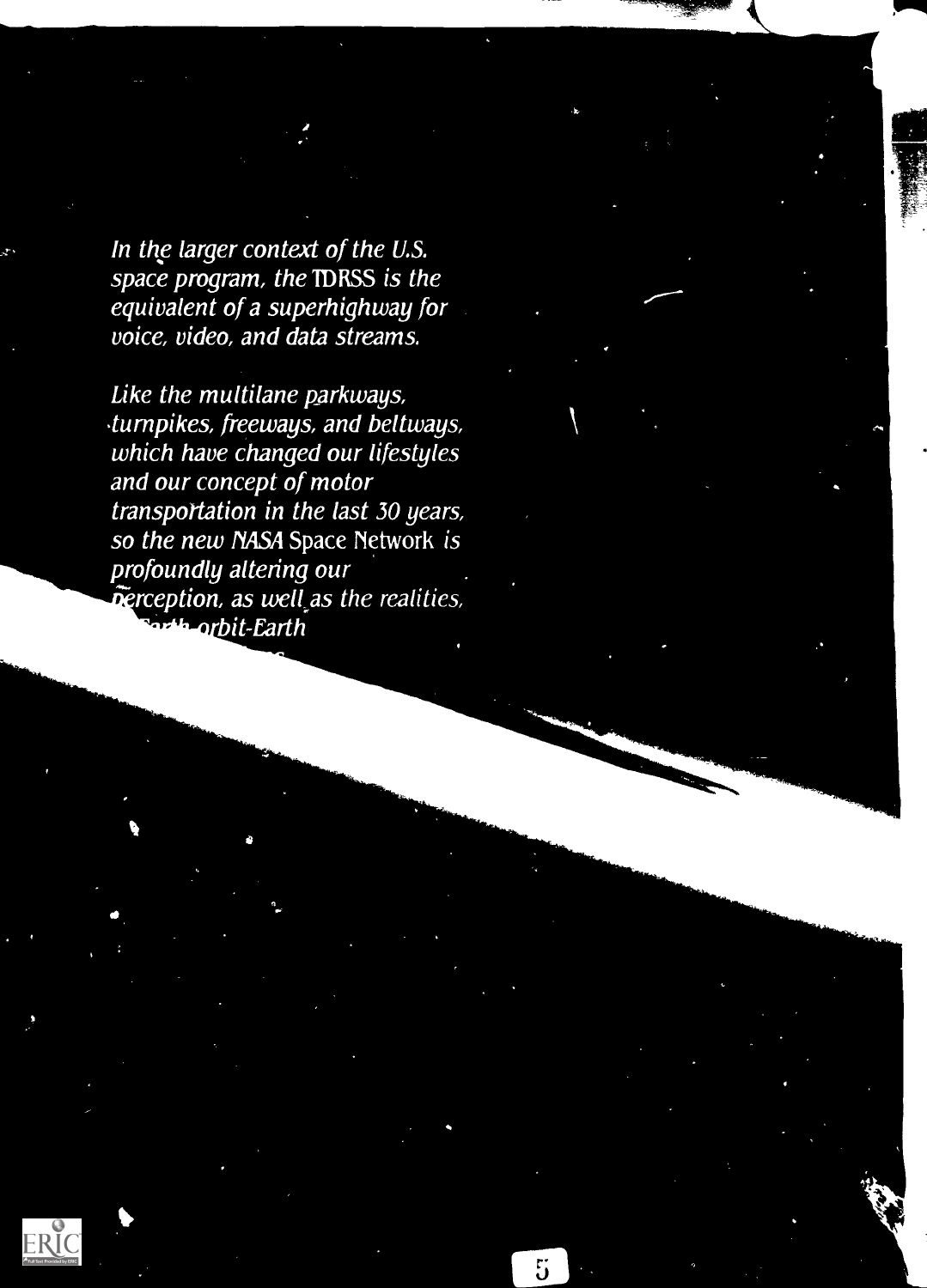### **Contents**

Introduction Chapter 1: × Chapter 2: Chapter 3:

ERIC

Chapter 4:

Chapter 5:

A New Communications Bridge To Orbit What It Is and How It Looks TDRSS Goes To Work<br>How the New Space Network functions

 $\mathbf{L}$ **The Ground Segment** The Earth-Based Links **Why TDRSS Is Needed**<br>Its History and Rationale

The Space Network Today and Tomorrow Present and Euture Eses

Icchnical Information

 $\overline{2}$ 

4

6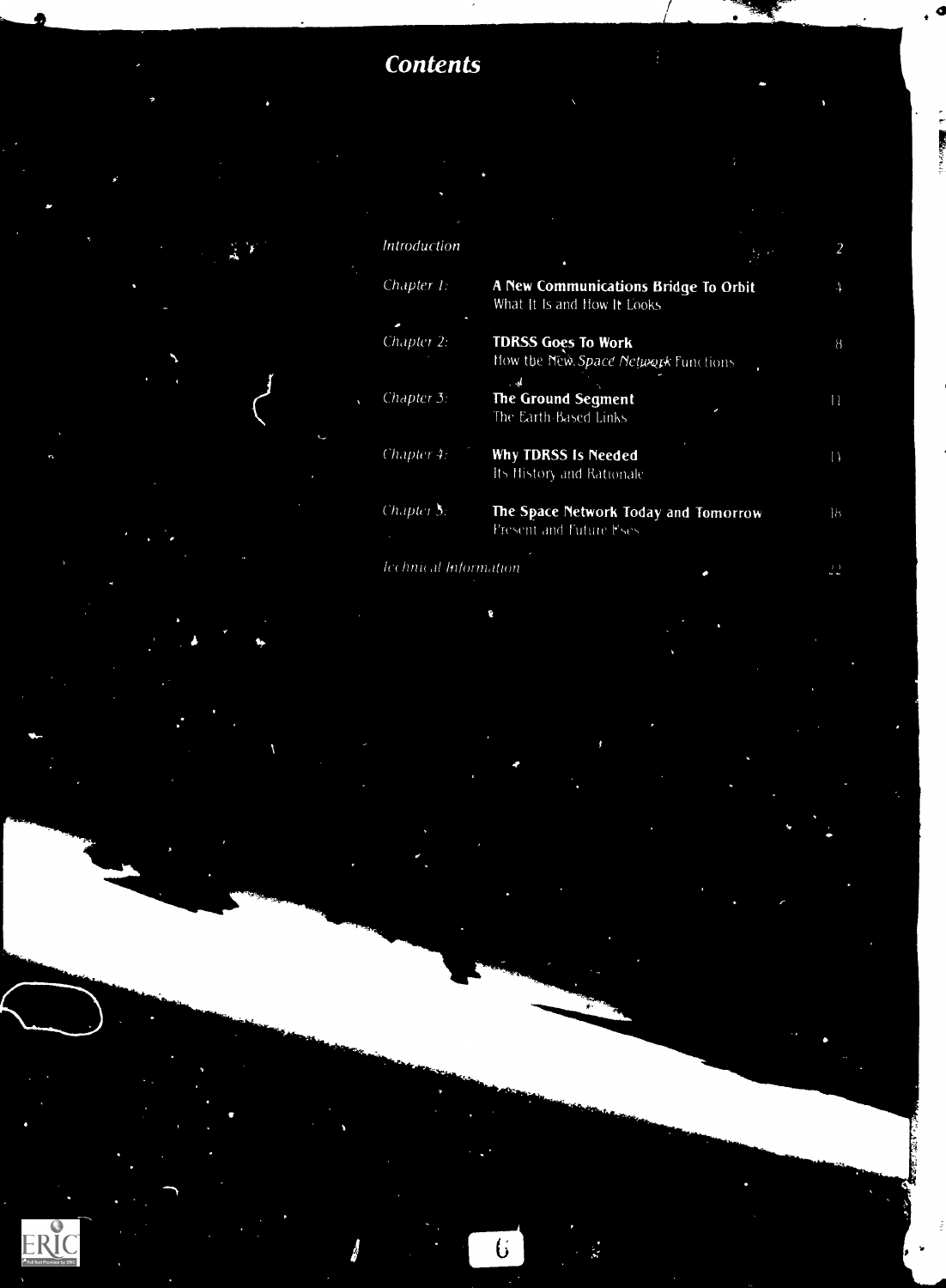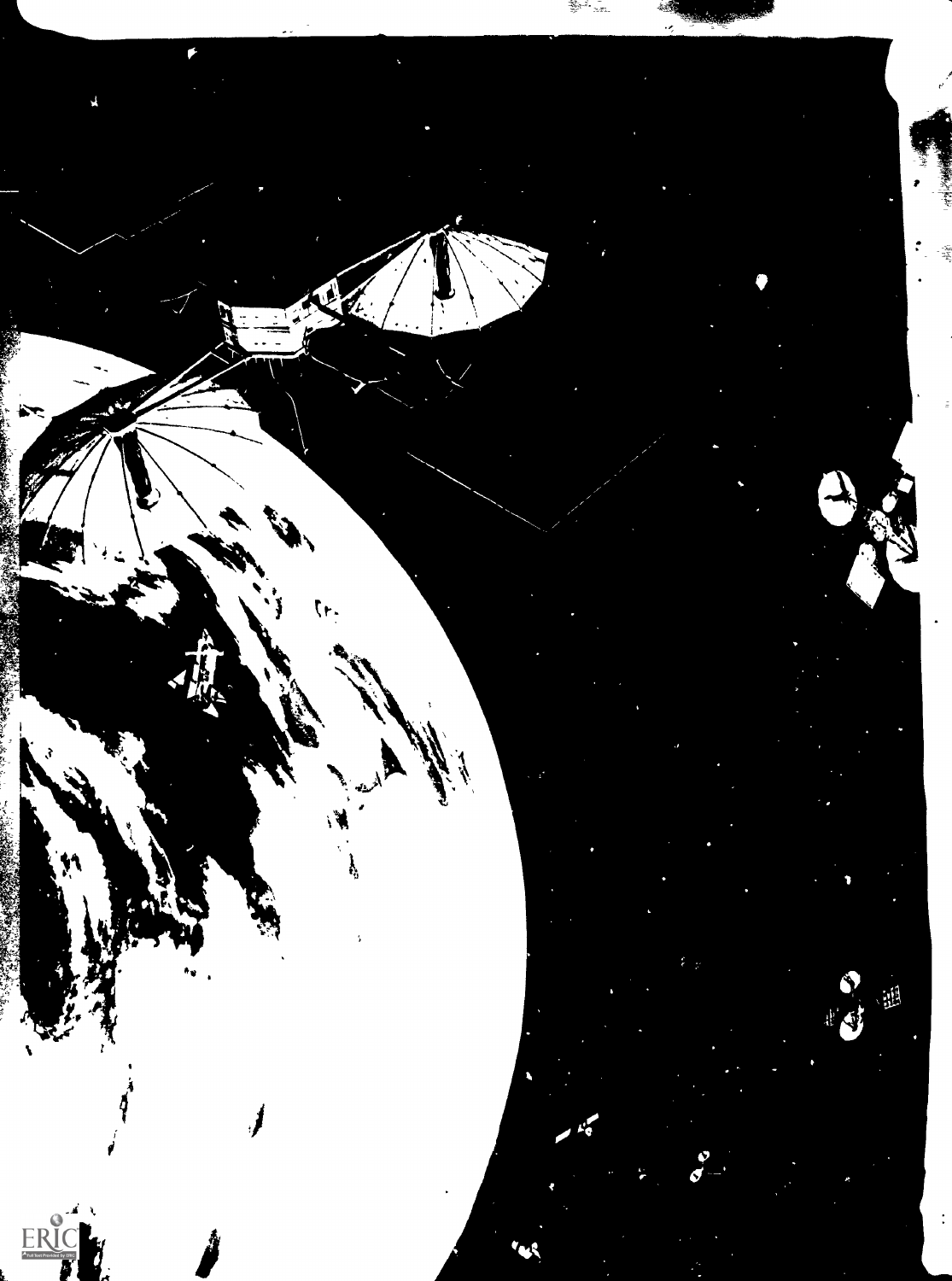#### TDRSS In Action

'n November 1983, five men aboard the U.S. Shuttle became the first space crew to enjoy nearly continuous communications with people on the ground while flying in a low Earth orbit.

That mission was the ninth orbital flight for the Shuttle. During it, unprecedented quantities of information were generated by instruments aboard Spacelab, the European-built orbital research module then on its first flight in the Shuttle cargo bay.

Much of Spacelab's data was instantaneously transmitted to scientists on Earth. They were able to analyze and respond to these research results while many of these experiments were still underway in orbit.

On that seven-day mission more data was retrieved through spaceto-ground communications than on all 39 previous U.S. manned spaceflights combined!

The nearly continuous two-way voice exchange and record data flows were made possible by the first satellite of NASA's new giantcapacity space communications installation called the "Tracking and Data Relay Satellite System" (TDRSS). This partly completed

system augmented the services of the 15 traditional ground-based communications stations. When the three-satellite TDRSS is completed with the launching of two more satellites, the TDRSS will replace most of these ground stat. ons.

Even though only one of the TDRSS satellites is in orbit, the space segment of the TDRSS, together with its associated ground facilities, has already significantly influenced U.S. space research and operations.

The system, which is expected to exert momentous impact on U.S. space projects in the immediate future, is explained in this publication.

#### TDRSS = Tracking and Data Relay Satellite **System**

he new Tracking and Data Relay Satellite System is the key element in NASA's evolving Space Network. In writing, such as in press releases and technical publications, NASA refers to the new system by its 5breviation, "TDRSS," and to each component satellite as "TDRS" (with only one "S").

But when talking-in casual conversation as well as at meetings and in formal speeches-NASA officials and others either spell out the letters "T-D-R-S-S" or "T-D-R-S" or pronounce the letters as an acronym that sounds like "Tea Dress."

This pamphlet, like other NASA documents, refers to the new system as the "TDRSS." In this pamphlet the system's satellites are called "TDRSS satellites" or simply "satellites." All other Earth-orbiting craft are called "spacecraft" to avoid confusion.

Readers may want to join NASA personnel in saying "Tea Dress" when referring to either the satellites or the system.

A SERVANT IN THE SKY is this *TDRSS* satellite shown here in orbit awaiting commands and instructions from Earth The satellite transmits communications to and from research and applications spacecraft.

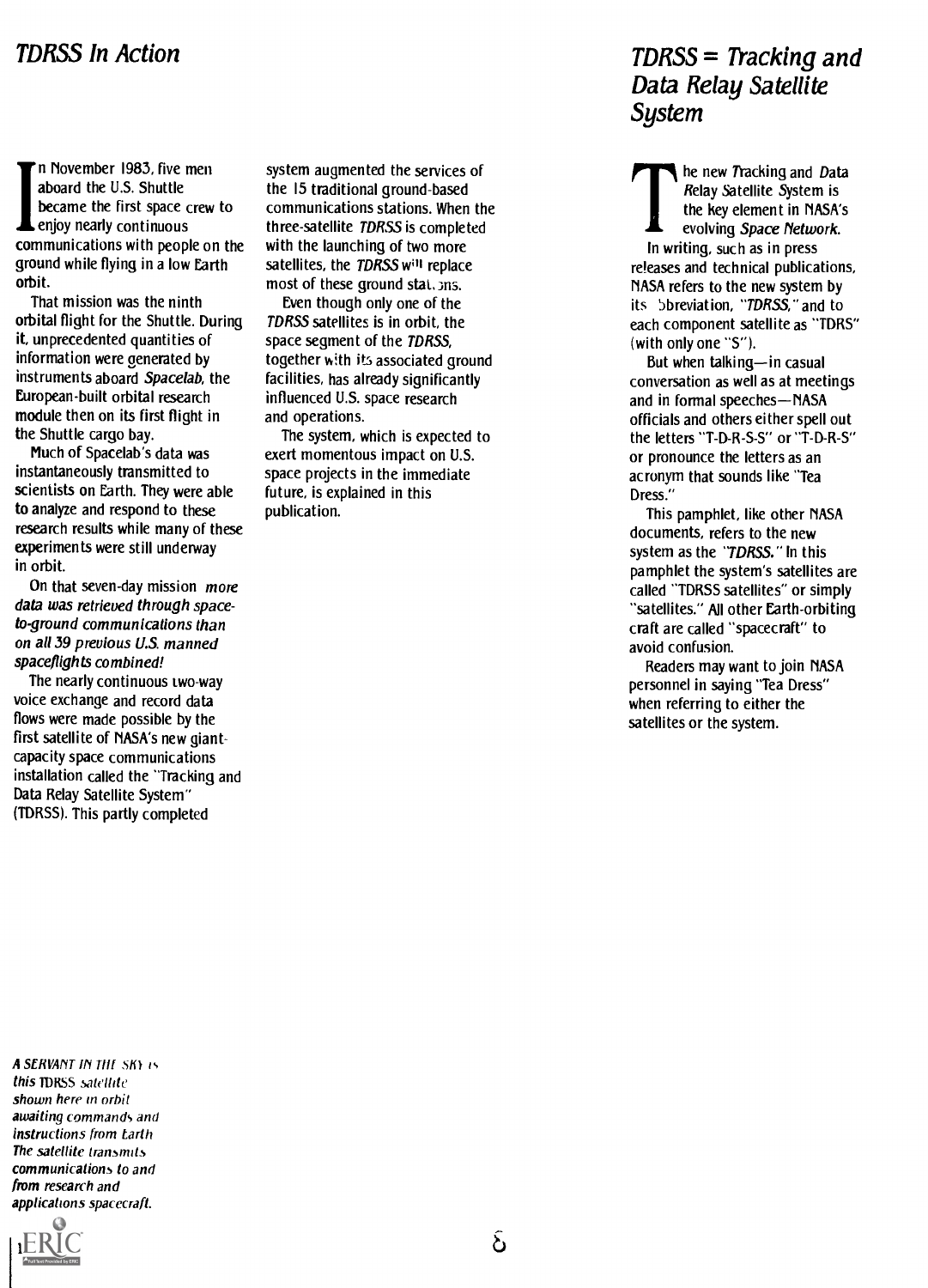t seems as if the Earth and nearby orbital regions are moving closer to each other. Voice and data transmissions between the Earth and these regions are multiplying rapidly. NASA is building a new Earth-toorbit and orbit-to-Earth communications link named "TDRSS." The letters stand for Tracking and Data Relay Satellite System. When completed, the system, together with its various NASA support elements, will be known simply as the "Space Network." It will substantially increase information exchanges between low-orbiting spacecraft and the ground.

So far only one of the system's three planned communications satellites has been in place in orbit. Nevertheless, TDRSS has been keeping the electronic uplink and downlink channels between the Earth and orbiting spacecraft bristling with voices, video, and data. When the system's other two satellites are launched, the completed Space Network will represent one of the biggest advances in space communications technology in the 1980s.

So massive is the system's capacity that some knowledgeable observers say nearby orbital regions, in terms of communications, will become nearly as accessible as any continent. In a communications sense these regions will be part of the Earth. Because of this and other advances, the unique resources of space, which were beyond reach by any means until the middle of this century, are gradually becoming readily accessible for very complex scientific and routine commercial and industrial uses.

So vast is the capacity of the new system that it can transmit the contents of an average library from an orbiting spacecraft down to the Earth in a few minutes. At its

highest transmission rate, the new system can transfer in a single second the contents of a 20-volume encyclopedia with 1,200 pages in each volume and 2,000 words on each page.

With the TDRSS these exchanges can take place almost continuously throughout an orbital mission. Earlier spacecraft communications were limited to a few intermittent minutes on each orbit. To communicate with the Earth, a spacecraft had to be ip "view" of a ground station. The TDRSS eliminates this restriction.

The large-capacity, nearcontinuous exchanges achievable with the TDRSS are essential for the expanded scientific research and the burgeoning commercial and industrial operations envisioned for space in the late 1980s and early 1990s. Facilities for carrying out these modern research and commercial ventures are already in use. or will be shortly.

Sophisticated instruments carried aboard the bus-size cargo bay of a Shuttle generate huge volumes of data. The data flow becomes even more abundant when the Shuttle carries Spacelab. In this compact \$1-billion research laboratory built by the European Space Agency (ESA), scientists and technicians can work in orbit on complex projects in a shirt-sleeve environment almost as if they were in their laboratories on Earth.

If this research harvest cou'd not be promptly transmitted to Earth through TDRSS, the Shuttle and many of the automated spacecraft of today and tomorrow would need to carry additional, often bulky, data storage equipment. This would take away precious space, weight, and power from research and operational payloads. High-rate data flows are generated nowadays not only by the Shuttle, but also by automated orbiting craft such as

modern environmental and Earth resources observation satellites and by the soon-to-be-launched large new Hubble Space Telescope that will conduct unprecedented astronomical research.

The instantaneous availability of information from orbit helps scientists on the Earth closely monitor their individual research projects taking place in space. They can adjust instruments by remote control in response to unexpected research results even while the research is underway. They can instantly analyze information with equipment on the Earth and discuss results with colleagues on board the Shuttle while the work in space is in progress. Such interchanges will be essential when manufacturing and other industrial and commercial activities begin on a large scale in the Space Station in the 1990s.

Although the contributions of TDRSS are less obviously visible than those of many other space events, TDRSS constitutes a valuable national resource. The advantages emerging from it and the benefits that will flow from it are bound to add up in the years ahead to a giant leap for humankind.

> IN ORBIT Vii IV was (aptiiied moments before the ejection of the first MKS', satellite from the shuttle ( hallengei s (argo bay by a 35mm camera through the .Shuttle s alt flight de( k window on April 4, 1983. After ejection the TDRSS temporanly floated in orbit. Then its attiched Inertial tipper Stag< i 'IN booster propelled it to a mu( h higher orbit.

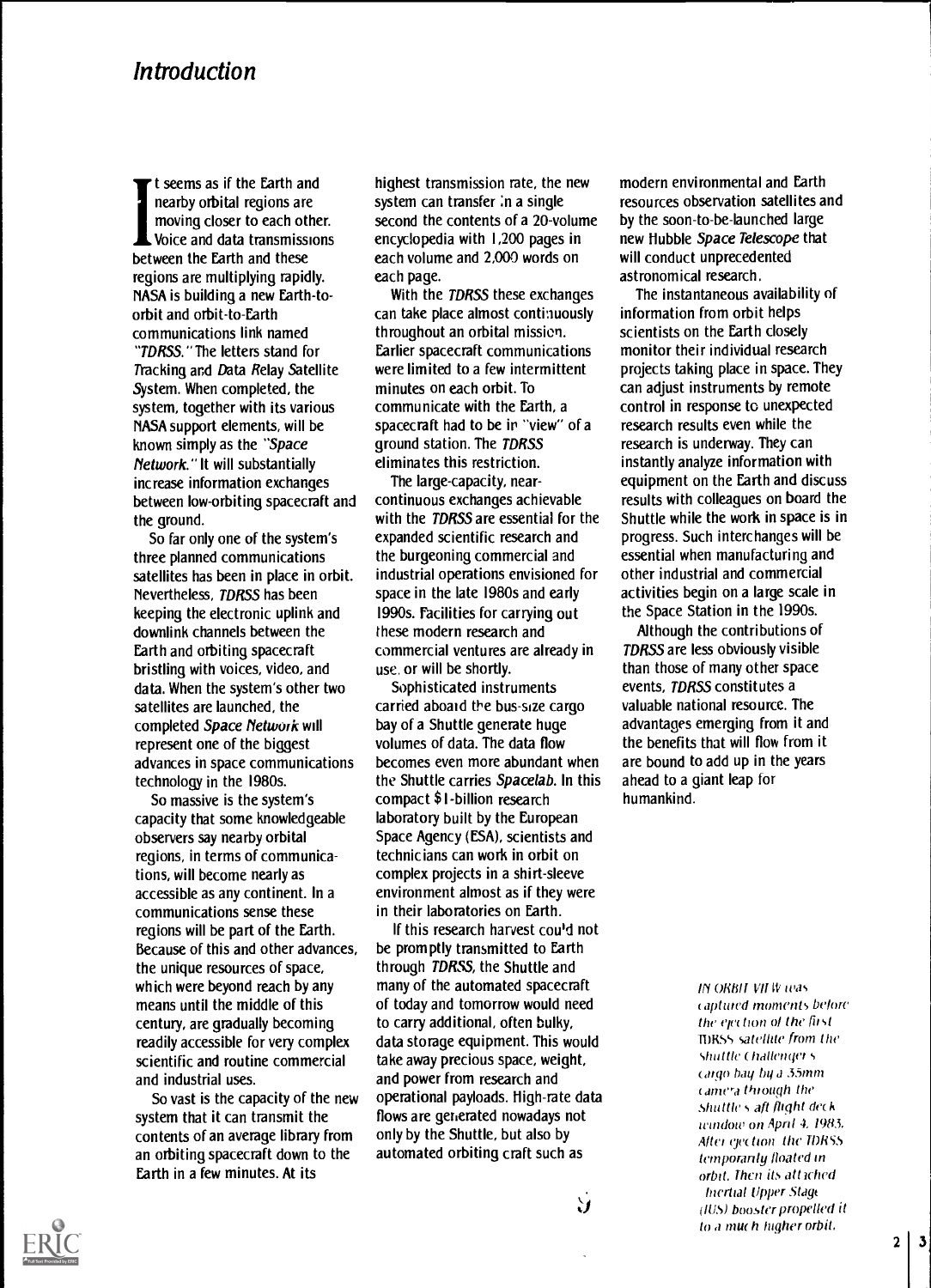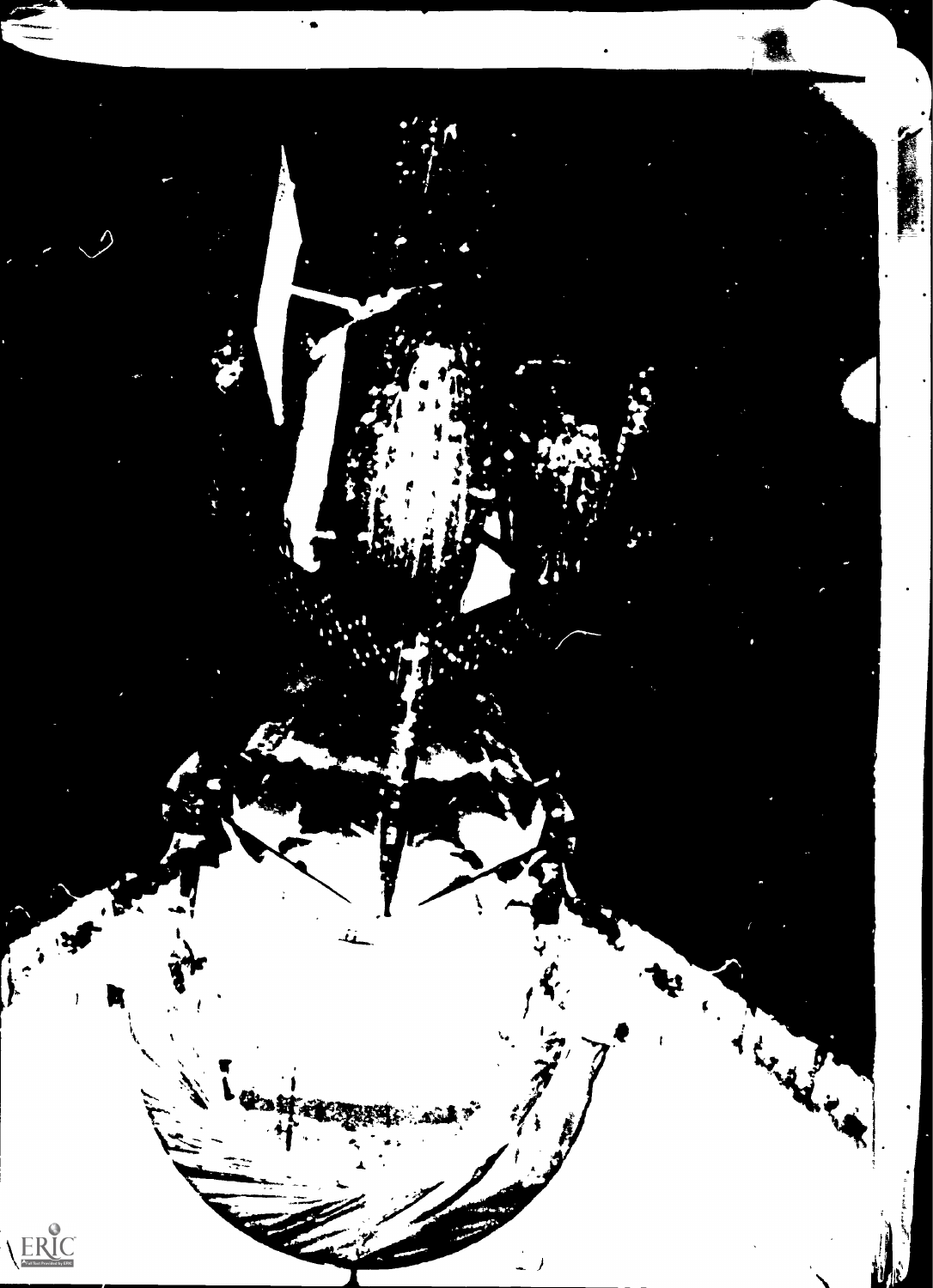#### A New Communications Bridge To Orbit

What It is and How It Looks

#### Chapter 1

If it could be seen from the Earth's surface, it might look like a giant X far up in the sky. Closer up, it would resemble a windmill. It is a TDRSS satellite and, like a windmill, it has four arms or paddles. Two opposing paddles are flat, square solar panels, measuring 3.8 meters (151 inches) on each side. The two other paddles look like upside-down umbrellas. They are parabolic dish antennas with diameters of 4.9 meters (16.3 feet). They are adding new dimensions to space communications.

Holding these paddles in place are booms of extruded beryllium, which form the arms and legs of the X. At the X's center is a box (a six-sided structure or hexagon) to which other antennas of various shapes and sizes are attached. Inside the hexagon are the subsystems that control communications, electric power, satellite attitude, and other essential functions.

Three satellites like this one will make up the orbital segment of NASA's new "Tracking and Data Relay Satellite System," or "TDRSS" for short. It, in turn, is part of the new NASA Space Network. This first satellite has been in orbit since April 1983. When launched, the other two satellites will complete the system.

The satellite currently in operation at an altitude of 35,680 kilometers (22,300 miles) above the equator, is too far away to be visible from the Earth's surface. But its presence is felt by the unprecedented services it provides.

The TDRSS travels in a "geostationary orbit" (also called geosynchronous orbit), meaning is movements correspond with the Earth's rotation. Thus, if it could be watched from the ground, the satellite would appear to be hanging in almost motion-free suspension above the Earth. Weighing 2<sup>1</sup>/<sub>2</sub> tons and stretching to 17.4 meters (57 feet) between its most distant rims, it is the largest and heaviest satellite ever launched into a geosynchronous orbit.

The satellite di.fers from conventional communications satellites in a big way: Our conventional communications satellites connect points on the Earth. They transmit communications between cities, countries, and continents. The TDRSS satellite connects the Earth with low-orbiting spacecraft.

When the TDRSS is completed with the two other satellites, almost uninterrupted voice and data exchanges will be routinely possible between the Earth and orbiting U.S. Shuttles-all with only one Earthbased communications station.

The system will also allow nearly continuous command and telemetry communications between ground control centers and unmanned, automated research and applications spacecraft orbiting up to several thousand miles above the Earth.

Since the new system's first satellite has been in orbit, it alone (without the help of the remaining Earth stations) has stretched communications between the Earth and the Shuttle from about 15 percent of the time during each orbit to about 50 percent.

During recent Shuttle flights the remaining Earth stations of the 25 year -old Spaceflight Tracking and Data Network (STDN) have been augmenting the first TDRSS satellite so that together they have provided the Shuttle with nearly continuous communications service.

Spacecraft traveling to the Moon and to planets are so distant from the Earth that they can "see" about half of the Earth's surface at any time. Thus, even as the Earth rotates, at least one of the three strategically located ground communication stations of NASA's Deep Space Network is within sight of the spacecraft at all times. Communications between the craft and the Earth can be carried on at any desired time or even continuously.

Low-orbiting spacecraft-those at altitudes of up to only a few hundred miles-"see" only a small portion of the Earth's surface at any one time. If no Earth station happens to be in the craft's view, communication with the Earth is not possible. The lower an orbiting spacecraft's altitude, the less communications time is available if the craft depends solely on ground stations for its contacts.

> 4 NEW ERA in communications between Larth and orbit is being ushered in by this first of three satellites, which will make up the space segment of NASA s new Tracking and Data Relay Satellite System (1DRSS). The system, a virtual superhighway for space communications, is opening new opportunities for the uses of space.

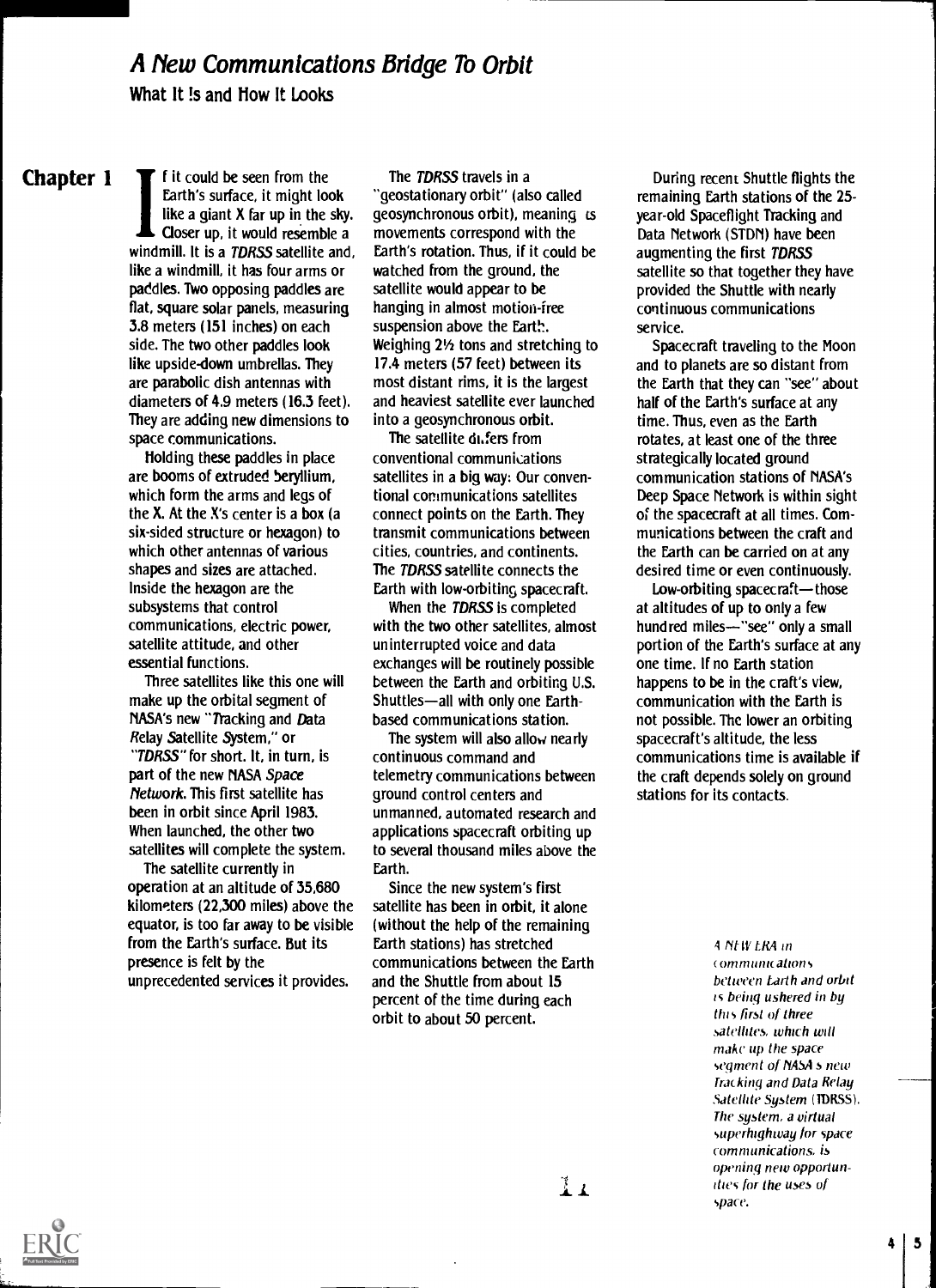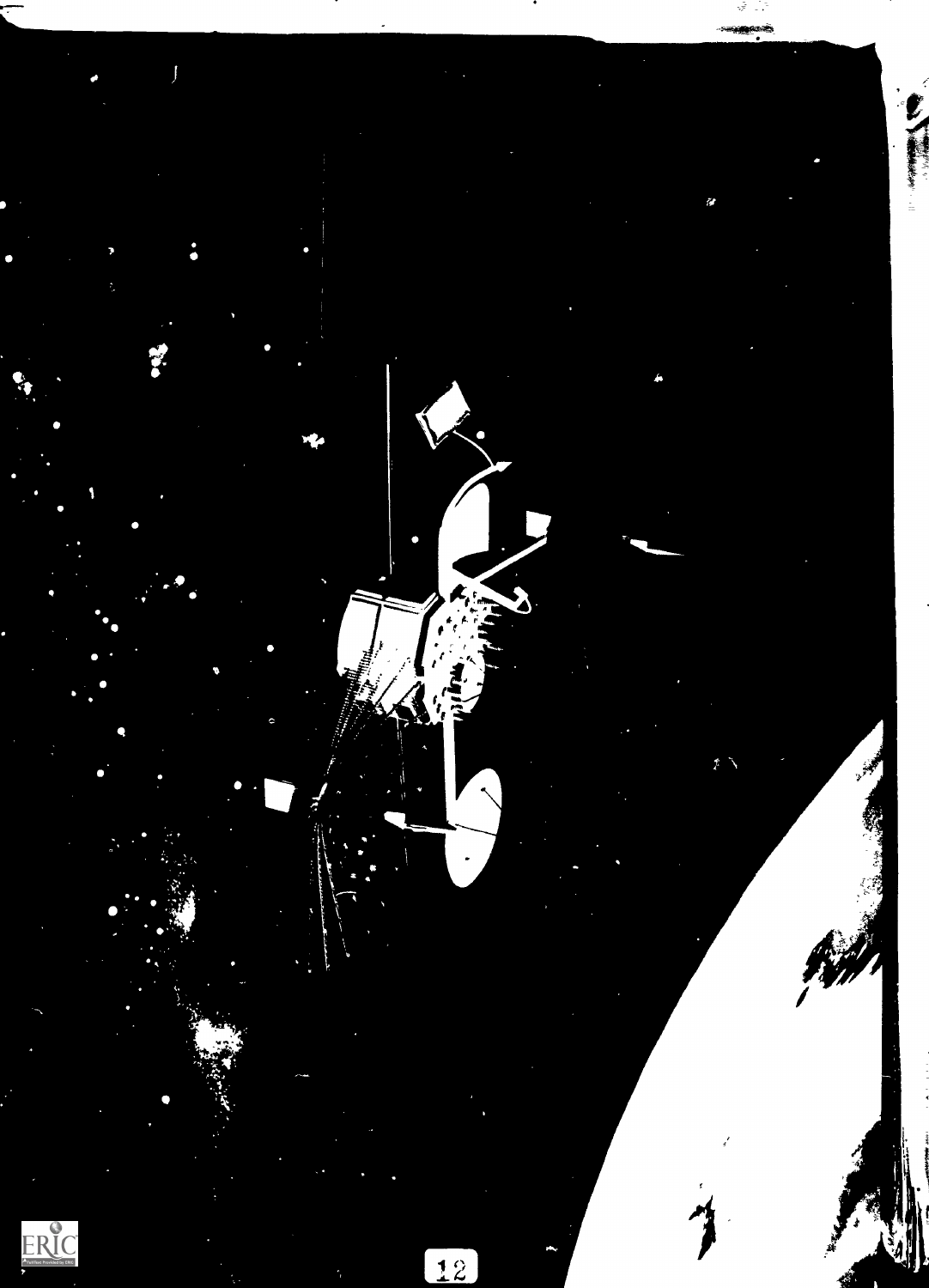All manned spacecraft-except for Apollo flights to the Moon in the late 1960s and early 1970s-have been in such low Earth orbits.

On these flights, including the early Shuttle flights, voice and data transmissions between the spacecraft and Earth were limited, averaging less than 15 minutes on each 90-minute orbit. On a typical orbit, the craft and crew were out of communications reach for some 75 minutes.

The new Space Network greatly expands these communications windows. The three TDRSS satellites will orbit more than 150 times as high as the Shuttle, which usually remains below 480 kilometers (300 miles), and many times as high as most other low-orbiting U.S. research and applications craft. Looking down from their lofty perch, these new TDRSS satellites can accommodate nearly all U.S. low-orbit communications traffic.

Each TDRSS satellite is launched from the Shuttle. The satellite's solar panels and antennas are compactly folded as it is stowed in the Shuttle's cargo bay. After the Shuttle attains orbit at an altitude of about 280 kilometers (175 miles), its cargo bay doors open and the satellite is ejected. At launch, each satellite weighs about 2,270 kilograms (5,000 pounds).

After the Shuttle moves a safe distance away, the satellite's attached booster rocket, known as an "Inertial Upper Stage" (IUS), ignites and lifts the satellite to its geosynchronous orbit. There, the satellite detaches itself from its booster and then the solar panels and antennas unfold.

When unfolded, the satellite measures 17.4 meters (57 feet) from the outer edge of one solar panel to the outer edge of the other, and 14 meters (46 feet) from the outermost edge of one dish antenna to the outermost edge of the other. The satellite is allowed to drift-assisted by its attitude control thrusters-to the position assigned to it in orbit.

Maneuvering a satellite into its proper orb'tal slot requires carcíul and close coordination between ground-based tracking systems and the satellite control center. These facilities ,nonitor the satellite's position and movements and send up radio  $\sqrt{2}$  ommands to activate the satellite's p opulsion system until the satellite is properly aligned in the desired position and attitude.

The new Space Network's first satellite-the "East Satellite"-has been on station since 1983 above a point at the equator near the city of Fortaleza on the northeast coast of Brazil (41 degrees west longitude).

The system's second satellite the "West Satellite"-is to be positioned above the equator north of the Phoenix Islands in the mid-Pacific Ocean (171 degrees west longitude).

![](_page_12_Picture_9.jpeg)

**1DRSS-LYE VIEW** At its altitude of 35,680 kilometers (22,300 miles) above the equator, the **TDRSS** satellite can 'see half of the Earth and thus can keep in communications contact with loworbiting spacecraft for at least half of the time during each of their orbits. The new space communications system requires only one ground terminal in contrast to the earlier systems

![](_page_12_Picture_11.jpeg)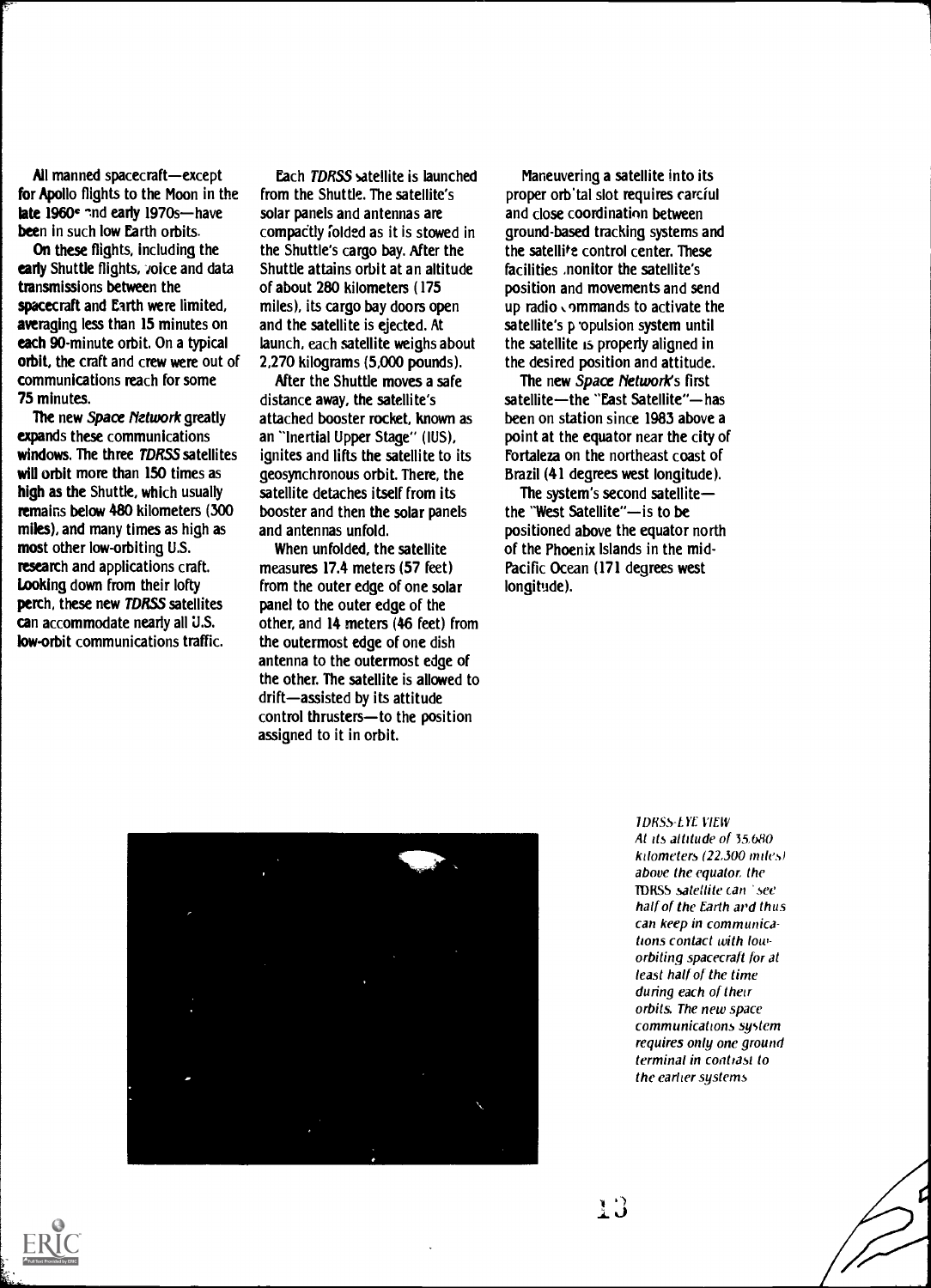The third satellite is to be used as a spare, and will be positioned between the others. Its precise location has not yet been selected, but it will be above the equator, probably close to the border of northwestern Brazil and Venezuela. There it will be kept largely inactive as a backup, but ready to be moved in the place of either of the two active satellites if one of these should malfunction.

The three TDRSS satellites make up the space segment of the new Space Network. Together with its ground-based segments, the Network will be able to support the complex advanced scientific, commercial, and industrial projects planned in low Earth orbits in this decade and through the 19905.

In the larger context of the U.S. space program, the new Space Network is the equivalent of a superhighway for voice, video, and data streams. Like the multilane parkways, turnpikes, freeways, and beltways, which have changed our lifestyles and our concept of motor transportation in the last 30 years, so the new MASA Space Network is profoundly altering our perception, as well as the realities, of Earthorbit communications.

Most treasures from space have so far been in the form of information and observations. These are leading to knowledge and understanding perhaps more precious than material returns. The three TDRSS satellites and their associated facilities substantially increase the quantities of information and observations that can be transmitted to the Earth.

![](_page_13_Picture_4.jpeg)

![](_page_13_Figure_5.jpeg)

 $\overline{C}$ 

RLADY FOR LAUNCH a folded TDRSS satellite is a compact package tucked neatly into the cargo bay of the Shuttle  $(illustrations A and B).$ After having been injected into its 35 680 kilometer -high orbit  $(22.300$  miles) the satellite unfolds (illustration C) until its antennas and solar panels stretch to dimensions that make it larger than a house.

![](_page_13_Picture_7.jpeg)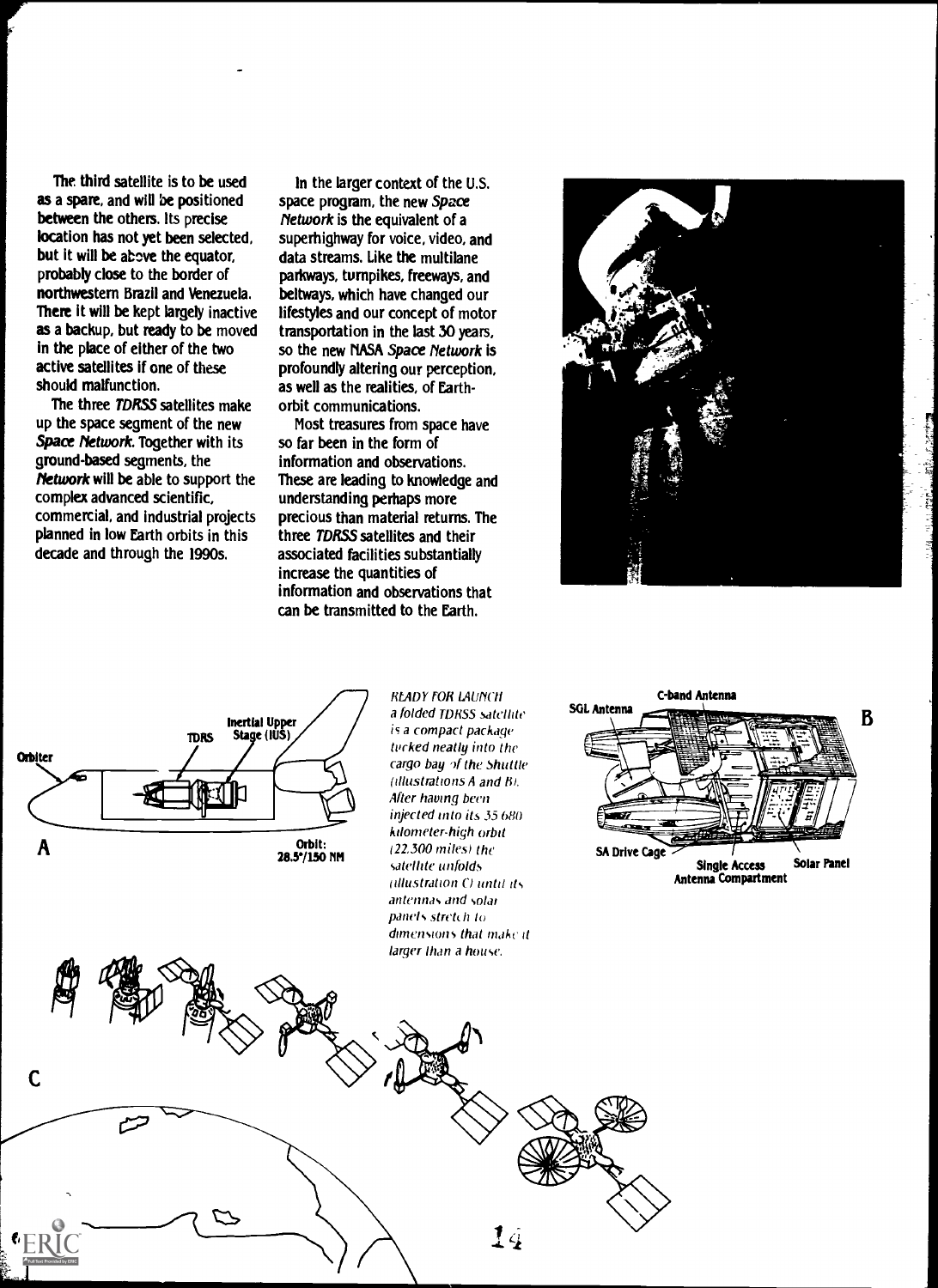TDRSS Goes To Work How the New Space Network Functions

Chapter 2

mergency! Odd digits are appearing on a monitor screen. Unintelligible responses are returning from orbit. The on-board memory is falling on one of our most valuable automated scientific research spacecraft. There is danger we may lose the services of this still young space machine worth tens of millions of dollars.

Using the lone operating TDRSS satellite, controllers extend their allotted communications time with the ailing spacecraft from 20 minutes to 50 minutes during each of the craft's next four orbits.

In these 200 minutes, the controllers "dump" (recall to Earth) the contents of the craft's memory and analyze them. They then reload the craft's memory and send along the necessary commands to restore the craft to its normal working condition.

![](_page_14_Picture_5.jpeg)

 $15$ 

DEPLOYMENT OF TDRSS satellite depicted in this drawing shows the satellite after its ejection from the Shuttle s cargo bay. The satellite floats

in a parking orbit awaiting ignition of its attached booster rocket for lifting it to its required much higher orbit.

"In its two years of operations (the system's first satellite) has achieved an outstanding record of success.... If one considers the Shuttle and Spacelab support ITDRSS has giverij and the an-going support of the unnanned spacecraft, even with only one satellite in the space segment, TDRSS has already validated the operational concepts which led to the initial approval of the program."

Robert 0. Aller NASA Associate Administrator For Space Tracking & Data Systems (in speech at 36th Meeting of the International Astronautical Federation, October 1985, Stockholm)

![](_page_14_Picture_10.jpeg)

8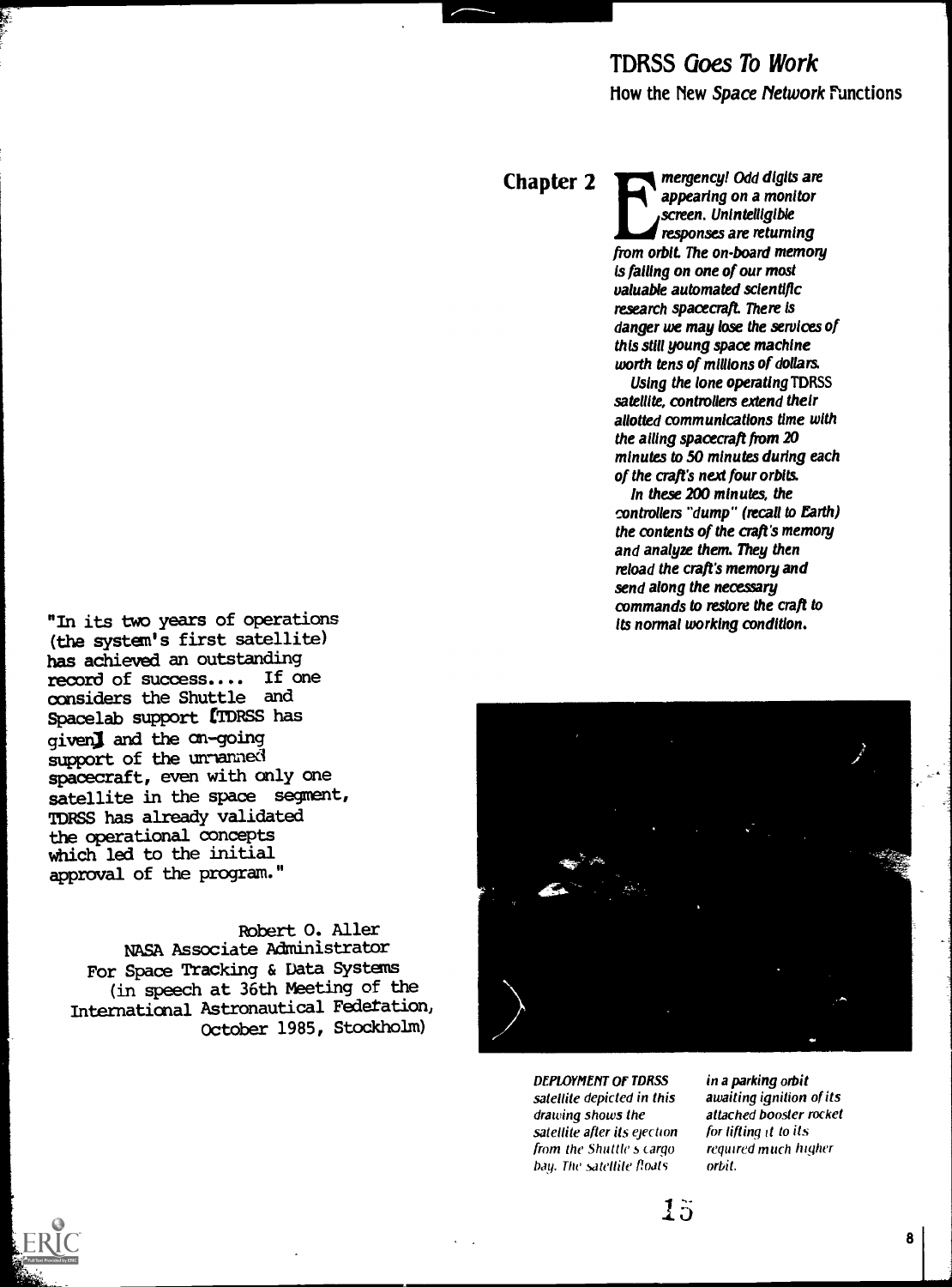In earlier days, before the TDRSS satellite was available, controllers had to analyze spacecraft problems and make repairs by remote control during the few intermittent minutes a spacecraft was within communications range of an Earth station.

The emergency described above and its happy ending, which occurred in November 1985, is one of scores of events which have dramatically Illustrated the virtues of the new system since its first satellite began service in 1983. The expanded communications times with TDRSS have been credited with making possible adjustments and repairs that have kept several faltering spacecraft in operation.

The new satellite-like its two companions which are to join  $it$ -is a "repeater." It neither processes nor alters any communications. It is almost like an echo in the sky. It functions like a mirror, or more accurately, like a switchboard in orbit:

Its "uplink" or "forward" channels receive transmissions from the ground, amplify them, and retransmit them on another frequency to the orbiting spacecraft to which they are addressed.

In its "downlink" or "return" mode, the new satellite receives transmissions from a spacecraft, amplifies them, and retransmits them to the ground terminal.

Engineers say the new satellites work in a "bent-pipe mode." Communications pass through these satellites much the way fluids flow through an L-shaped or Vshaped pipe. Signals are not changed, merely redirected.

All communications between a TDRSS satellite from or to the Earth pass through the satellite's 2-meterdiameter (6.7-foot) dish antenna. That antenna, near the satellite's hexagon central structure, is dedicated to Earth-to-space and space-to-Earth traffic.

When the satellite receives transmissions from the ground terminal, it instantaneously retransmits them through one of its two parabolic "inverted umbrella" antennas or through the array of 30 cylindrical antenna elements mounted on the satellite's hexagon central structure. The parabolic antennas and the array elements are used exclusively for communications with orbiting spacecraft.

The two parabolic "inverted umbrella" antennas are called "single access antennas" because each of them can be used by only one spacecraft at a time for sending or receiving transmissions. The 30 cylindrical antenna elements on the hexagon can handle communications traffic to and from up to 20 spacecraft simultaneously. They are called "multiple access antennas."

The single access antennas are steerable. They can be mechanically turned by remote control to face toward a spacecraft and receive or transmit at very high rates. At their best performance, these antennas can receive or transmit in each second up to 300 megabits (300 million electrical impulses designating ones (1) or zeroes (0), from which letters and numerals or images can be derived).

It is this high rate of data flow through these high-gain antennas that makes possible the system's capacity of transmitting the equivalent of the contents of a multiple-volume encyclopedia each second. These antennas are especially designed for use by spacecraft that generate and transmit large quantities of data to Earth.

COMMUNICATIONS at high speeds (an take place between the Shuttle 5110001 uI its typical low altitude orbit) and Earth through the single-access' antennas of the TDRSS satellites. At the highest transmission rate, each umbrella like antenna can transfer the equivalent of a small library, word for word and page by page, be tween a spacectaft and the Earth station within a few minutes.

![](_page_15_Picture_13.jpeg)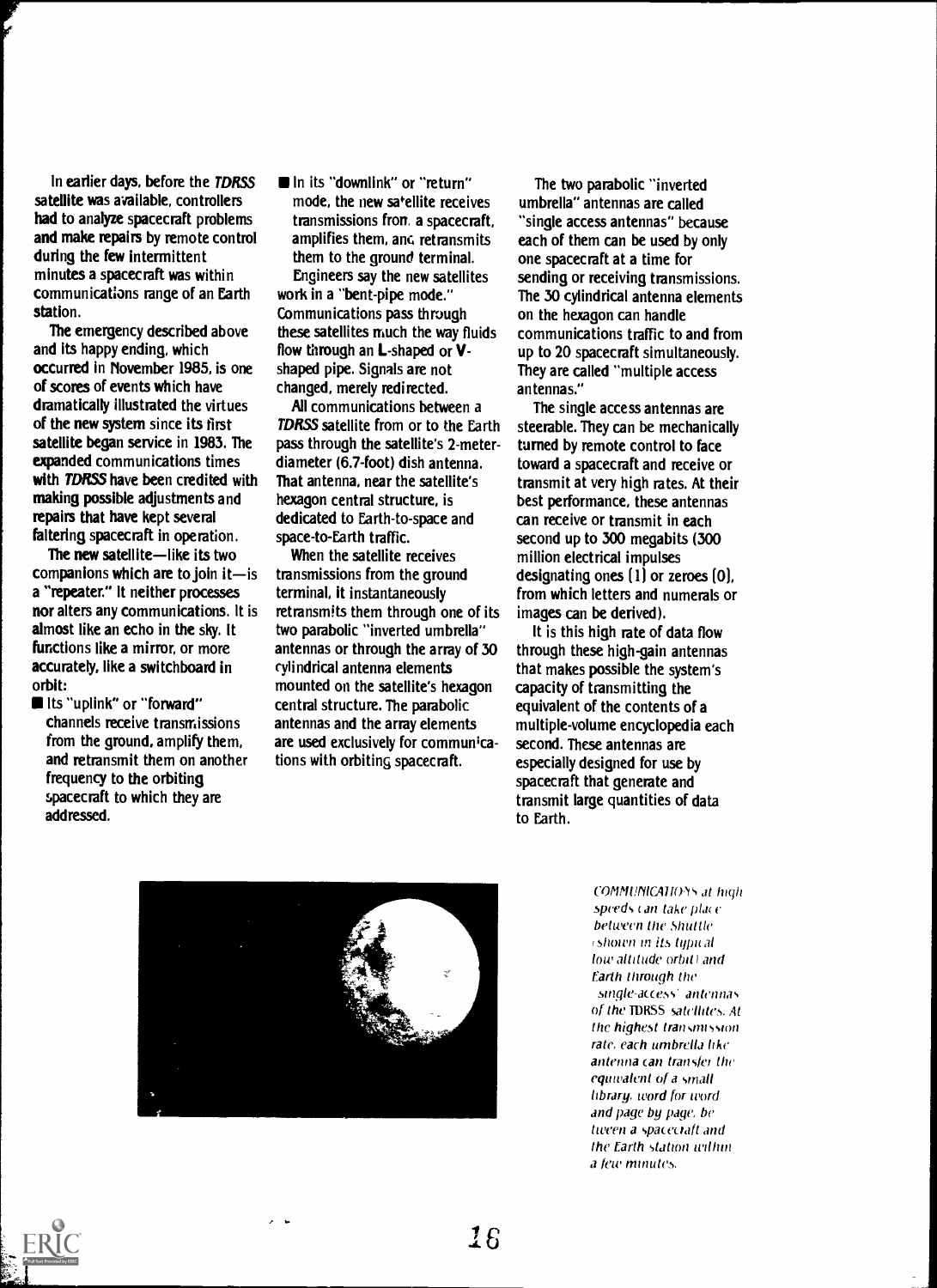In contrast, the array antennas, while able to accommodate up to 20 spacecraft simultaneously, can receive or transmit at only much slower rates-up to 50 kilobits a second. That is still a large quantity of transmissions, the equivalent of about 20 typewritten pages of 200 words each per second. Yet, even when the second active TDRSS satellite goes into operation, the combined capacity of the multiple access system will remain at 20 simultaneous transmissions.

Thus, the limit for the entire TDRSS system using two active satellites will be four simultaneous high-data transmissions and 20 at the lower data rates.

Each Tr 7SS satellite is made up of three modules:

(1) The EQUIPMENT MODULE, also called the "Spacecraft Module," is in the lower part of the satellite's core hexagon. This module encompasses subsystems that control the thrusters to keep the satellite on station and in the desired attitude. The module also houses equipment that stores and manages the power supply, and the machinery that operates telemetry and tracking equipment.

- (2) The COMMUNICATIONS PAYLOAD
- MODULE in the upper part of the hexagon (just below the multiple access antenna elements) contains electronic equipment that regulates the flow of transmissions between the various antennas and other communications functions. This module's electronic communications equipment forms, in a way, the "elbow" of the "bent pipe."
- (3) The ANTENNA MODULE consists of a platform holding various antennas including the 30 helices of the multiple access phased array system.

When the Space Network is complete, it will provide global coverage except for one remaining gap. Even the strategic placement of two satellites cannot give 100 percent coverage for low-orbit spacecraft.

> POSITIONS Of the West and East 1DRSS satellites are shown on this map in relation to their New Mexico Ground Terminal.

That gap exists on the side of the Earth opposite the midpoint between the two satellites. Thus, a region over the Indian Ocean stretching from the Earth's surface up to an altitude of 1,200 kilometers (750 miles) is not within view of either satellite. The curvature of the Earth blocks the view. Spacecraft passing through that zone at altitudes of less man 750 miles will not be atie to have communications contact via the Space Network.

That relatively riarrow "Zone of Exclusion" (ZOE` stretches for slightly less than 350 kilometers (200 miles) on the Earth's surface, but shrinks with increasing altitude. Spacecraft in orbits above 1,200 kilometers are unaffected. TDRSS provides them with 100-percent around-the-Eirth coverage.

The satellites are only part of the Space Network. Its other parts are on the Earth. The TDRSS ground station and a variety of other ground facilities also are essential for the voice, command, telemetry, television, and data transmissions and tracking services the Space Network is designed to provide.

ZONE Of EXCLUSION is depicted by the dark triangular area on the bottom of the globe indicating region not visible from the 1DRSt. satellites. That relatirely small region is the only place at which low-orbiting spacecraft are out of contact with the new space-based communications system. Spacecraft at altitude of 1,200 kilometers (750 miles) or higher have 100-percent coverage through 1DRSS.

TDRSS West Satellite

![](_page_16_Picture_14.jpeg)

**TDRSS East Satellite**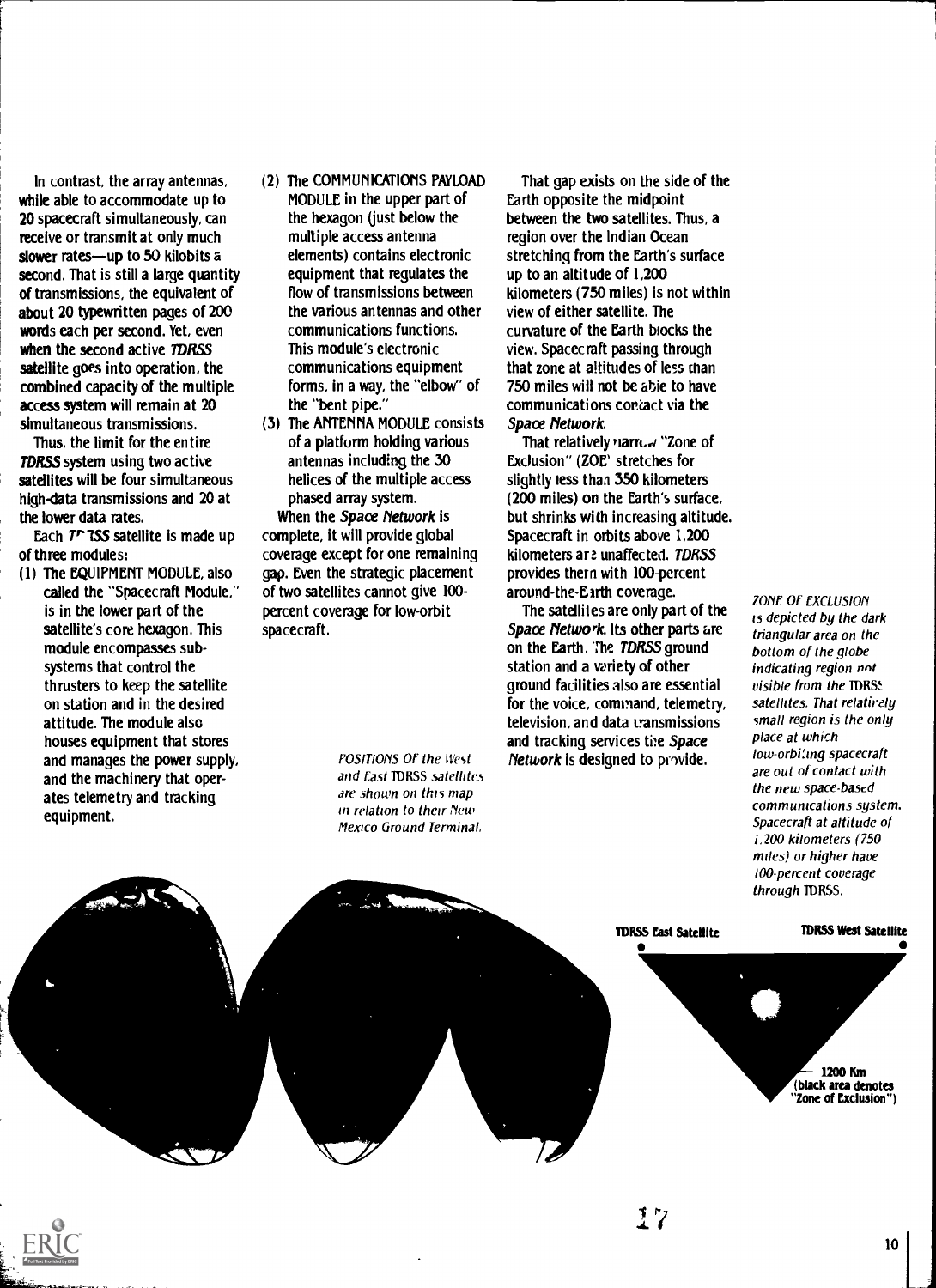#### The Ground Segment

The Earth-Based Links

#### **Chapter 3**

he Space Network's link with the Earth is the TDRSS White Sands Ground Terminal in New Mexico.

Three giant 18.3-meter-diameter (60-foot) dish antennas reach skyward above a desert plain surrounded by mountains. Several smaller antennas are nearby. So are office and equipment buildings.

Here, in this southwestern state, not far from the U.S. border with Mexico, is the hub of the Space Network The White Sands antennas connect the Earth with the TDRSS satellites and through them with the growing community of loworbiting U.S. spacecraft.

The White Sands Ground Terminal acts like the neck of an hourglass or the tube of a funnel. All transmissions from Earth to the TDRSS satellites, or from them to Earth, pass through this station.

Since the Space Network will eventually serve nearly all loworbiting U.S. spacecraft, virtually all U.S. communications traffic between the Earth and nearby space-uplink and downlink-will ultimately pass through the White Sands facility.

The large dishes, designated the North, Central, and South antennas, dispatch transmissions to, and receive transmissions from, the satellites. These dishes are the links between the TDRSS satellites and the Earth.

Smaller antennas are used for related functions such as testing spacecraft for their compatibility with the Network before their launch. These antennas can simulate transmissions to and from a spacecraft while it is still on the ground.

Through the TDRSS satellites pass commands to spacecraft to adjust their positions by firing a thruster, to turn a camera or heater or other on-board equipment on or off, to start or stop observations, and to begin or stop transmissions tc the Earth. Also passing through the uplinks are instructions or data for storage in a spacecraft's memory. Later the spacecraft can draw on this information for guidance in automated operations.

Downlink traffic through the TDRSS satellites consists primarily of telemetry data. Spacecraft report their current physical condition such as their operating temperature, fuel levels, and power supply and the results of their observations or experiments. Shuttle crews use TDRSS voice channels for conversations with Mission Control.

The New Mexico site was chosen as the TDRSS ground focus partly because the region's dry climate and sparse rainfall is favorable for the heavy electronic traffic. Heavy rains and even high humidity can seriously interfere with communi-zations at the system's frequencies.

This could become particular'y detrimental because the two active satellites are not directly overhead, but on near opposite horizons from the White Sands Terminal. Although both satellites are continuously in the line of sight of the White Sands Ground Terminal for uninterrupted communications contact, their lines of sight to the station pass through the atmosphere over a long diagonal route. Heavy atmospheric moisture could rause severe absorption and degradation of transmissions.

![](_page_17_Picture_14.jpeg)

Earth and near-Earth GROUND TERMINAL Nestled on a desert plain surrounded by mountains, is the 1DRSS White Sands Ground Terminal in New MeAico in the southwestern United States. Since nearly all communications to and from loworbiting U.S. spacecraft, including Shuttle communications, will in the future be passing through the 1DRSS satellites, this terminal will be the hub for contact between the space for the United States.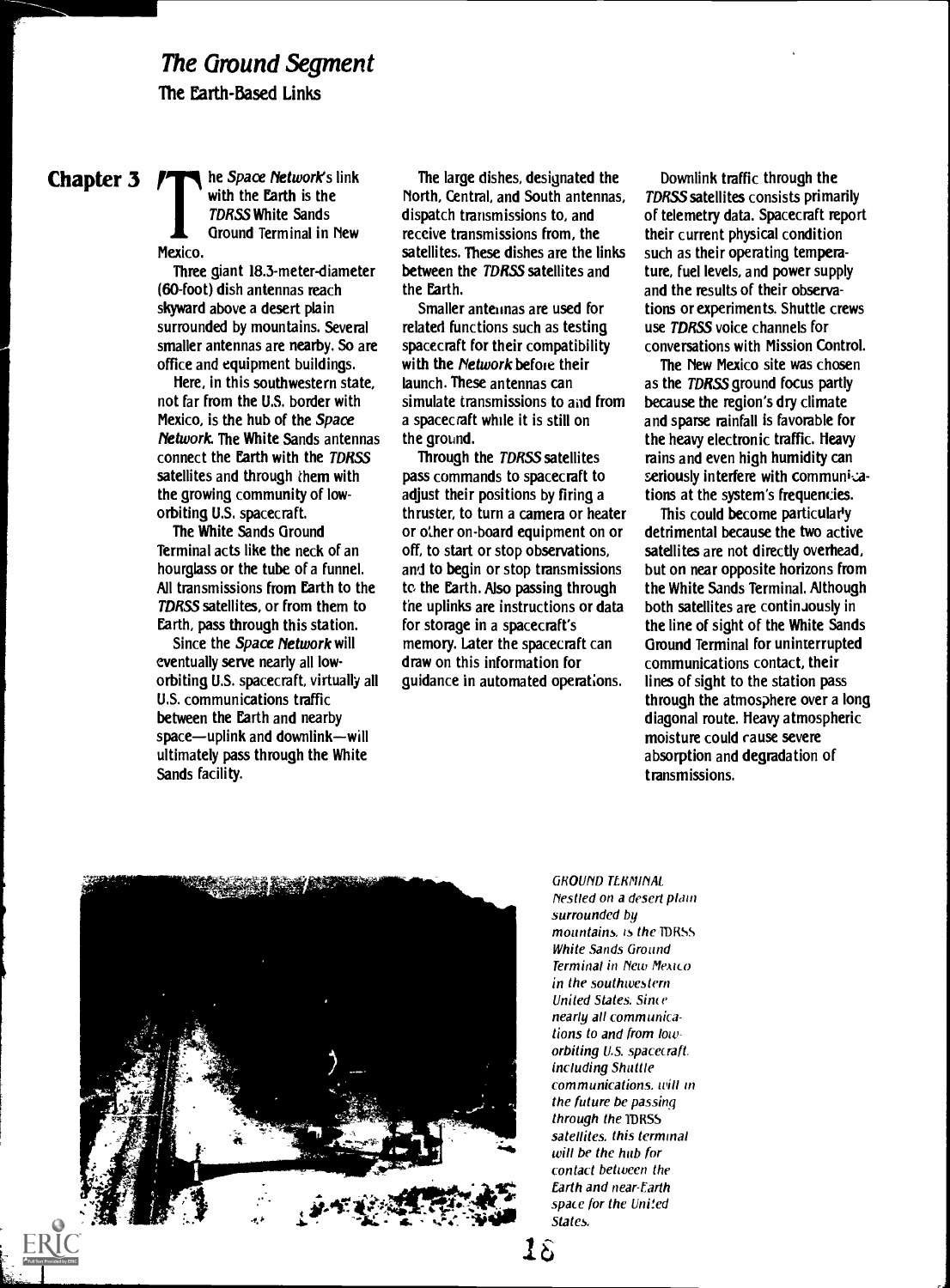The New Mexico station is responsible for operating the antennas and the equipment for processing the radio-frequency signals and for maintaining the quality of the Network's space services. But the White Sands Ground Terminal is only a part of the Network's ground segment.

The *Network* Control Center is at the Goddard Space Flight Center in Greenbelt, Maryland, a few miles from Washington, D.C. Here, at the main control room, technicians work at 19 dual monitor consoles 24 hours a day, seven days a week. Ten other consoles are nearby for supervisory personnel, for service scheduling, and for emergency backup. The Center monitors, manages, controls, and coordinates the Network

Technicians here draw up the schedules for the times and duration the TDRSS satellites are to be used for transmissions to and from any particular spacecraft. Control Center personnel also schedule the routing for transmissions received from each spacecraft. These transmissions are distributed to NASA project operations control centers and to each experiment's data analysis laboratory and through them to the individual researchers. These project operations control centers analyze the incoming telemetry and often respond with requests that the Network Control Center forward commands to adjust a craft and its equipment.

The distribution of spacecraft telemetry is made through the global NASA Communications Network (NASCOM), which also has its headquarters at the Goddard Center. NASCOM uses land lines, ocean cables, microwave links, and commercial satellites as appropriate for each particular communication.

Typically, telemetry from a loworbiting spacecraft may follow a zigzag route to its ultimate destination into the hands of researchers. Transmissions from a low-orbiting spacecraft are first directed upward to a TDRSS satellite, which instantaneously relays them down to the White Sands Ground Terminal. From there the transmissions may be sent up to a commercial communications satellite, which relays them to the Goddard Space Flight Center. There data is processed into forms useful for research and applications.

From the Goddard Center the data may move up again to another commercial satellite that will relay it to the appropriate data handling center where it will be analyzed by researchers and archived for future recall. Less urgent transmissions are recorded on magnetic tape and mailed.

One kind of receiving location is called a "Payload Operations Control Center" (POCC), and it is at these POCCs where researchers obtain the instantaneous results from their research equipment aboard a spacecraft. This allows researchers to order adjustments to on-board instruments as indicated by the early feedbacl; so as to obtain the best scientific results from their experiments.

Most detailed analysis is done at the laboratories of the researchers, and some of the POCCs are located at their home laboratories on university campuses and in research centers.

THREE ANTENNAS, each 18.3 meters (60 feet) in diameter, all White Sands, are the main communications links between the Earth and the **IDRSS** satellites. The satellites, in turn,

will be the main cominunications links for nearly all low-orbiting i'.S. spacecraft.

![](_page_18_Picture_10.jpeg)

![](_page_18_Picture_11.jpeg)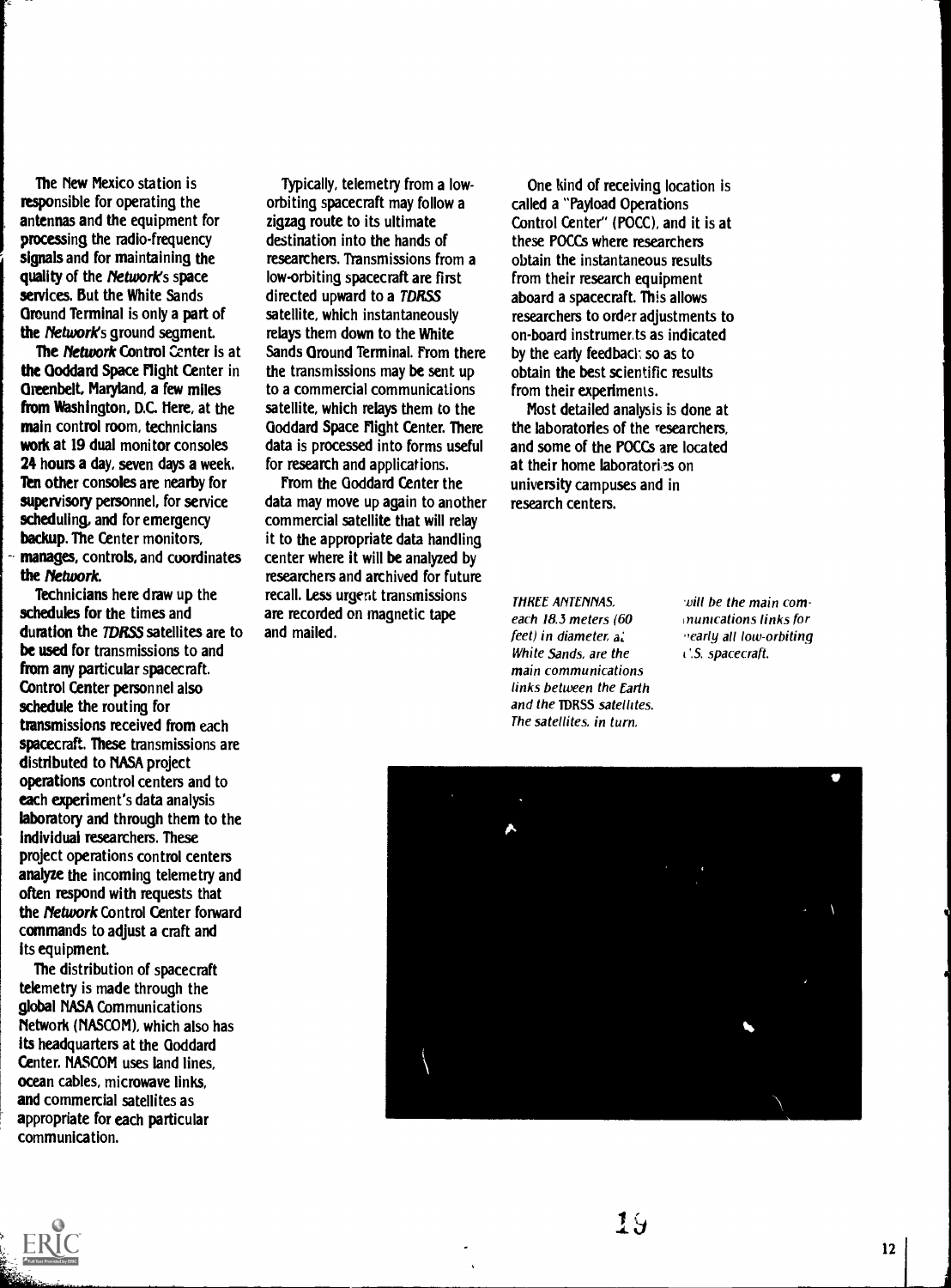For example, the Pocc for a research spacecraft known as the Solar Mesosphere Explorer is located at the University of Colorado, Boulder, Colorado. For Shuttle flights, the Mission Control Center is at the Johnson Space Center in Houston, Texas. For Spacelab, dual POCCs are at the Marshall Space Might Center, Huntsville, Alabama, and at a European Space Agency facility in West Germany. POCCs for several spacecraft are located at the Goddard Space Flight Center, Greenbelt, Maryland.

Also received at the Goddard Center is information gathered by special instruments on Earth from which the precise location of the TDRSS satellites can be deter mined. These instruments-a Bilateration (monitoring from two sides) Ranging Transponder System obtain ranging data which are transmitted to the Goddard Center's Might Dynamics Facility. There, powerful computers calculate the precise location of each TDRSS satellite.

While a spacecraft communicates with a TDRSS satellite, the TDRSS simultaneously gathers ranging information on that spacecraft and transmits this information to the ground. The same Goddard computers use this data to calculate the precise position of each of the various spacecraft.

Thus, the Space Network involves substantial installations on the ground as well as in space.

COMPLEX ZIGZAGGING communications links of NASA's modern TDRSS are depicted in this diagram. The sequences demonstrate the central role of the 1DRSS satellites. Shown here is a Landsat Earth resources observation craft (big craft in center) establishing its position through references to four other craft (dotted lines), then scanning the Earth (depicted here as a beam on large arrow on Earth). The craft then transmits its observations to the 1DRSS (top center). The TDRSS also receives transmissions from the Shuttle and the Space Telescope (lower and middle right). The 1DRSS satellite returns all of these transmissions to the White Sands Ground Terminal in New Mexico (bottom left antenna) which, in turn, sends the transmissions up to a commercial satellite (upper left corner). That satellite returns the transmissions to the Goddard Space flight Center (antenna at bottom right). There, transmissions are processed and distributed to researchers and other users of the information.

![](_page_19_Figure_5.jpeg)

![](_page_19_Picture_6.jpeg)

![](_page_19_Picture_7.jpeg)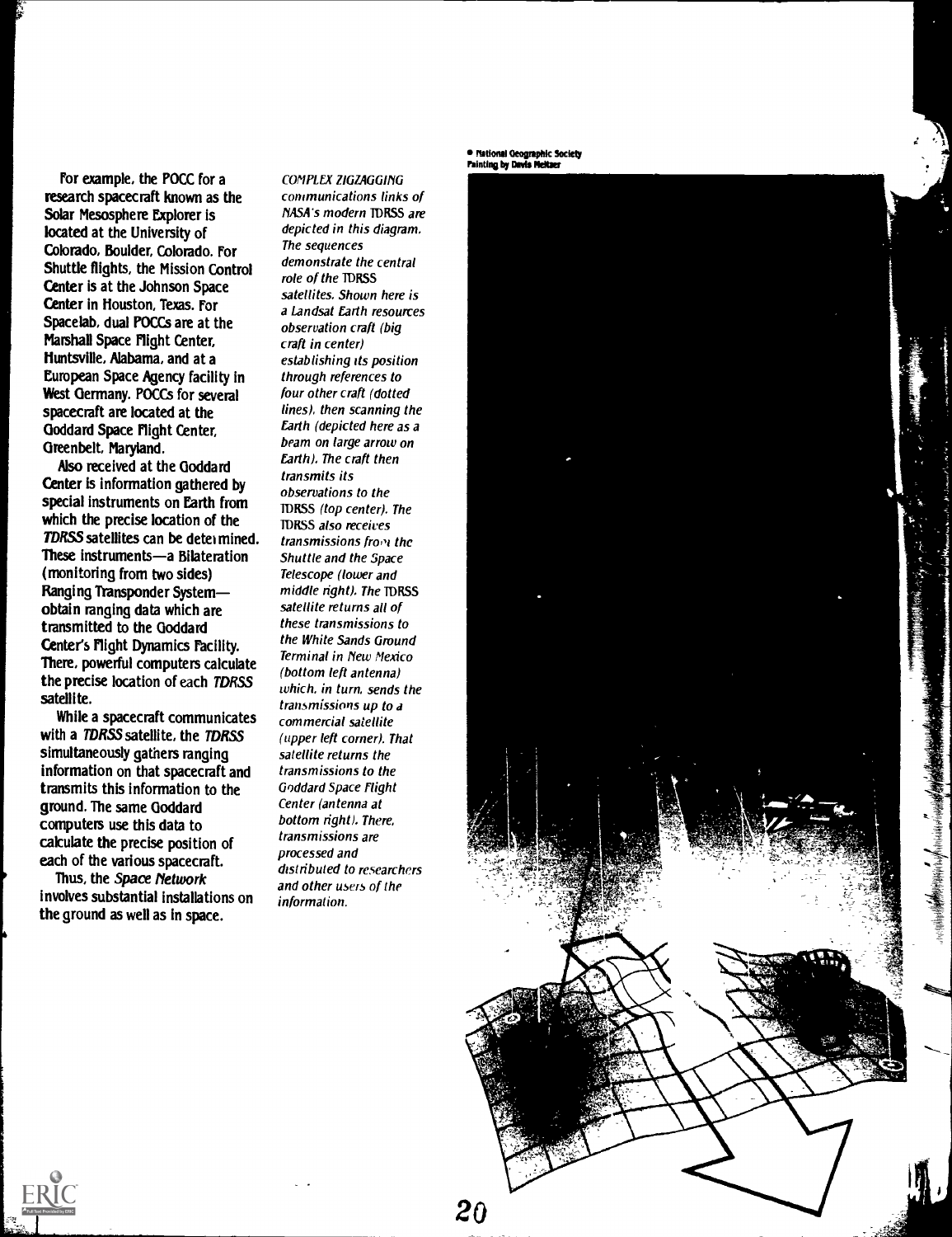Its Rationale and History

#### Chapter 4

taccato beeps and wavering whining tones were the first sounds the public came to know from satellites in space.

The sounds, which were often replayed on radio newscasts in the late 1950s, were part of the telemetry through which these satellites made known their presence, their orbital paths, and the findings of their scientific observation instruments.

Much has changed in space operations since then, but communication is still essential today. When the beeps or whines stop and the telemetry ceases when a spacecraft can no longer communicate-it becomes worthless no matter how well its remaining instruments work. If it cannot transmit its findings, a satellite instantly turns into "space junk," a useless artifact racing purposely through the sky.

The first U.S. spacecraft Explorer I-left its imprint on history not merely by its spectacular launch on January 31, 1958, but even more so by the scientific observations it communicated. Its transmissions from orbit led to the important discovery of previously unknown radiation zones surrounding the Earth. These zones were named the "Van Allen Belts" after the University of Iowa physicist who had designed the experiments on board Explorer I.

In those early days of the space age, communication with orbiting craft was made possible by strategically placed Earth stations. They were scattered across continents beneath the typical orbital paths of early spacecraft.

The construction, maintenance, repair, and operation of these Earth stations required negotiations with the governments of the various nations on whose territories these staions were built. Entry permission had to be obtained for U.S. personnel and equipment. Access could not always be readily gained even though many of these countries took great pride and satisfaction in the role the stations gave them in early space explorations.

Although these stations served the early U.S. space program well, they demonstrated severe disadvantages. Spacecraft in orbits of up to only a few hundred kilometers above the Earth's surface could communicate with these stations only sporadically.

Communications was possible only frvin the time a spacecraft rose above a station's horizon until it disappeared below the opposite horizon. Such overhead passes were typically only a few minutes long, and on most orbits a craft rarely passed more than a few stations. All U.S. manned spacecraft, except flights to the Moon, were in such low orbits.

These spacecraft, at altitudes of up to only a few hundred kilometers, were typically able to communicate with the ground no more than about 15 percent of the time. For 85 percent of each orbit, they were beyond any communication contact.

This was true even though the ground network was supplemented during many of the flights by tracking ships and communications aircraft to provide coverage at locations where ground stations were unavailable or impractical.

In the U.S. Mercury, Gemini, Apollo, and Skylab programs of the 1960s and 1970s and the first several Shuttle flights in the 1980s, the combined communication time with all Earth stations averaged less than 15 minutes during each 90 minute orbit. Unmanned, automated spacecraft in low orbits fared no better, and some ground stations could monitor only two spacecraft at a time.

By the early 1970s U.S. space planners knew that the network of Earth stations would be inadequate for the ambitious projects of the Shuttle era. A fleet of Space Shuttles, each with a bus-sized cargo bay, then on the drawing boards, would carry 1,:to space a series of research instruments equal to a small research center. With crews of up to eight persons working in shifts around the clock throughout a Shuttle flight of up to eight days or longer, voice and data communications would take on giant dimensions.

> **LIKE A GIANT BLOSSOM.** the unfolded 4.9-meter diameter (16.3-foot) antenna of a **TDRSS** satellite makes a startling sight during ground test,,

![](_page_20_Picture_16.jpeg)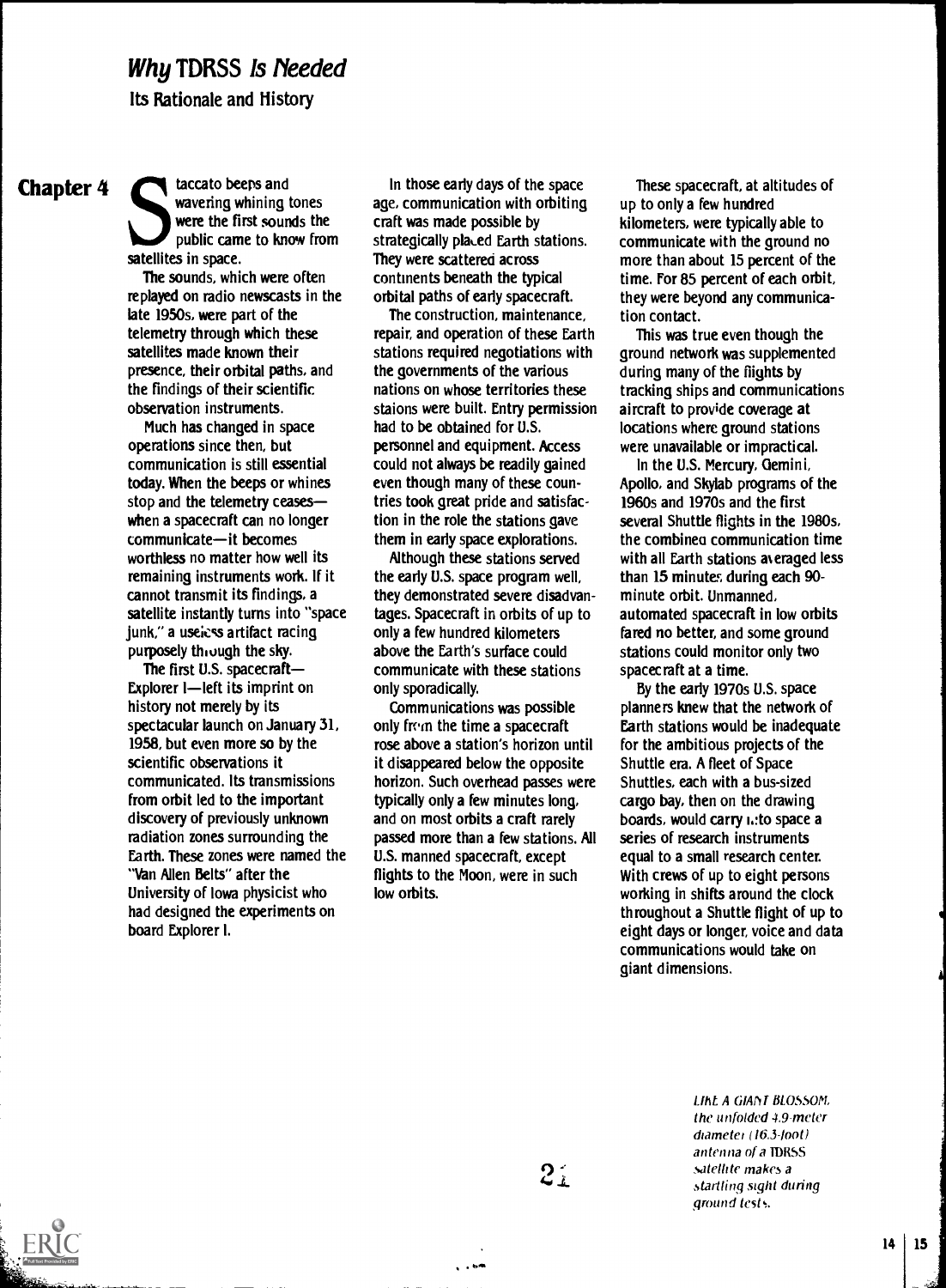![](_page_21_Picture_0.jpeg)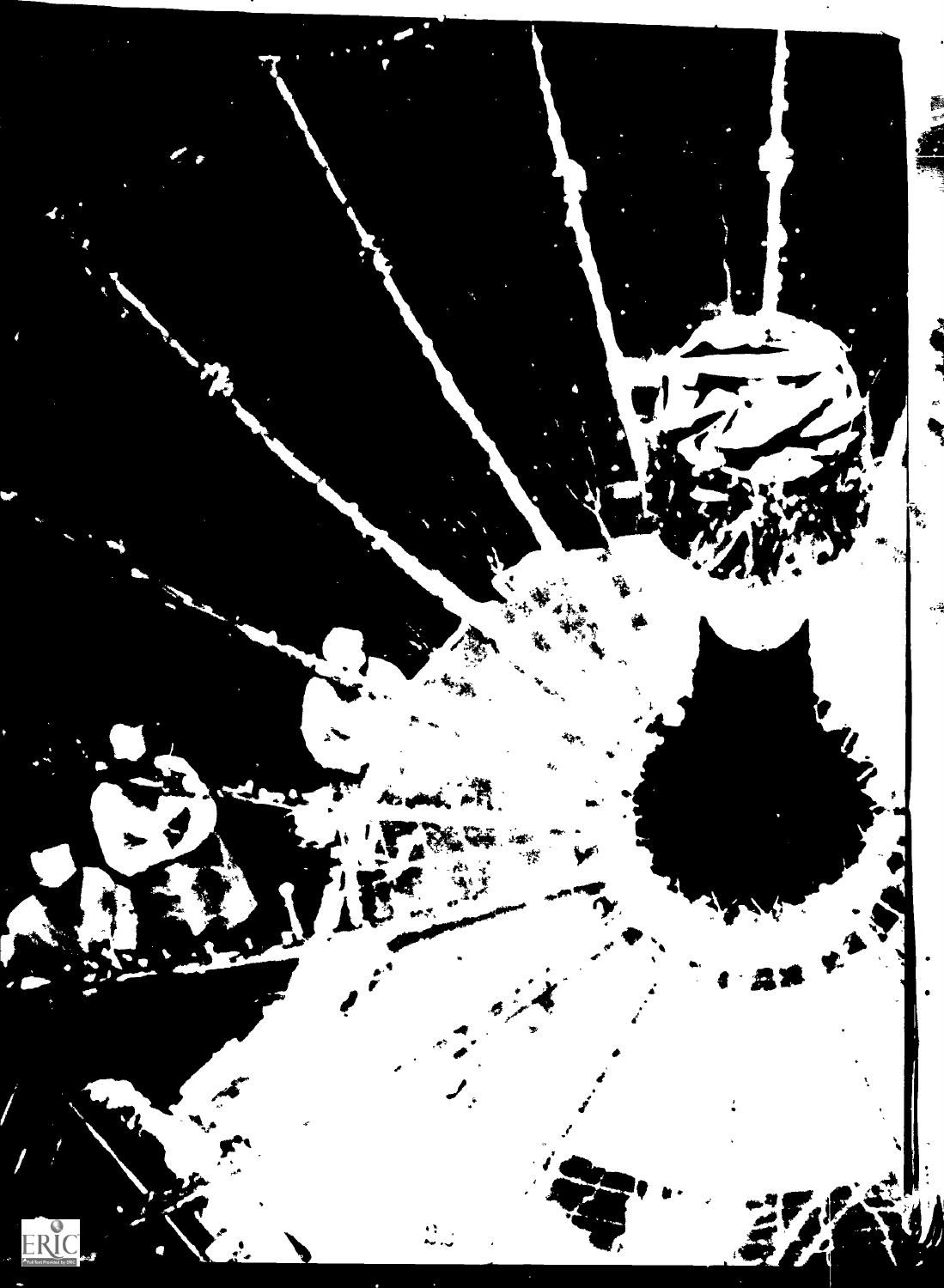Similarly, unmanned, automated science and applications spacecraft were growing in size and weight. They carried more instruments, and many of these instruments were more complex than those carried by their predecessors. Their communications needs would multiply many times.

For example, environmental and resources observation satellites were about to add sophisticated new equipment. The Hubble Space Telescope, which is expected to provide unprecedented astronomical observations, will call for complex transmissions for remote control of its instruments and, in turn, should yield voluminous observational data for conveyance to the Earth.

Many more ground stations would be needed. The capacity of the existing stations would have to be significantly enhanced. Studies showed that even with these costly improvements the network of ground stations would still fall far short of the nearly continuous coverage desired for the Shuttle and other spacecraft at low orbital altitudes.

Furthermore, quick retrieval of telemetry data collected at the ground stations scattered around the world would be needed. These data would have to be sent to central collection points at highvolume transmission rates. Costs of such a service would be very high.

Preliminary studies of a possible space-based tracking and data relay system had been underway within NASA for several years. In one experiment the ATS-6 Earth synchronous spacecraft successfully relayed commands from Earth to a Nimbus weather and environmental spacecraft. ATS-6 then gathered data transmissions from the Nimbus and relayed them to Earth.

These experiments demonstrated that a space-based system was feasible with available technologies. The envisioned system could meet all expected new requirements for communications, data acquisition, and tracking. Its projected costs, when amortized over 10 years, compared favorably with the estimated expenses of upgrading and operating the ground station system. Moreover, only one ground

![](_page_22_Picture_6.jpeg)

ANTENNAS and solar panels snugly folded, a TDRSS satellite is being readied for mating to its booster rocket.

![](_page_22_Picture_8.jpeg)

THRUSTER ENGINES, like this one -pound model, are used to keep TDRSS satellites from dnfting from the precise positions they must retain for their work. This thruster was also used to moue the first TURSS satellite to its proper orbit after a malfunction in its booster rocket had inserted it into an unsatisfactory orbit.

![](_page_22_Picture_11.jpeg)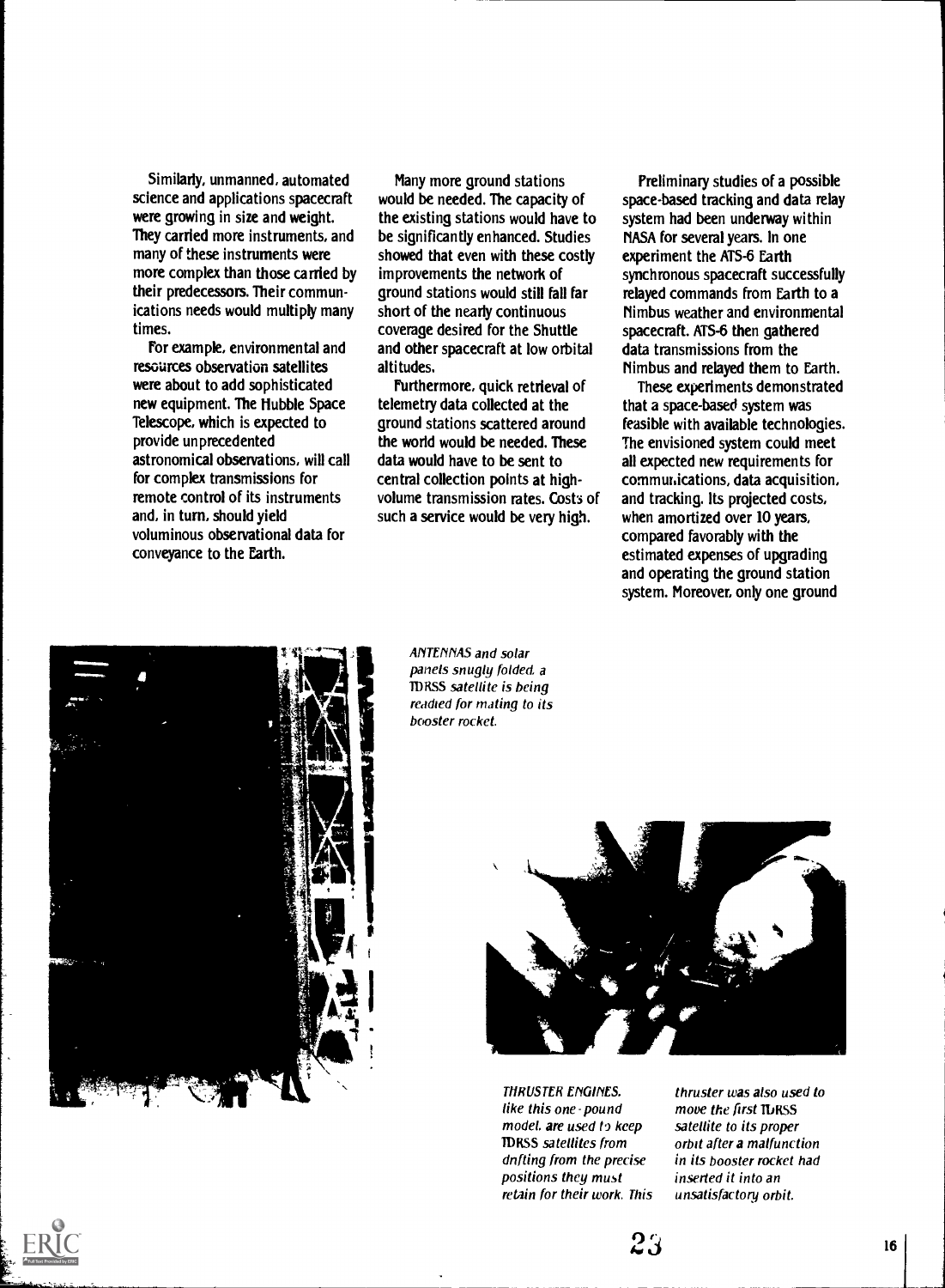terminal would be needed for global coverage with obvious savings in construction and maintenance, and administrative costs.

In its financial analysis, MASA found that it would be advantageous to lease the new system rather than to own it. This would allow NASA to use its current budget resources for space research and Shuttle development rather than tying up large capital expenditures for the new system. NASA would then pay for the system as it was being used over 10 years through annual service fees.

Thus, in December 1976, NASA contracted with the Space Communications Company (SPACECOM), now headquartered at Gaithersburg, Maryland, to develop the system and lease it to NASA. Subcontractors were the Harris Government Communications System Division, Melbourne, Florida, and TRW Defense & Space Systems Group, Redondo Beach, California. Harris furnished the White Sands Ground Terminal equipment and the single access antennas. TRW designed, built, and tested the three satellites and integrated the ground terminal equipment. Funds were borrowed from the U.S. Treasury Department's Federal Financing Bank.

The first satellite was launched on April 4, 1983, in what was then the sixth orbital flight of a Shuttle. A malfunction in the Inertial Upper Stage, to which the satellite was attached, placed the satellite into an unsatisfactory egg-shaped orbit in which its communications coverage was very limited. Specialists from the Goddard Center, TRW, and SPACECOM developed plans to correct the orbit by commanding the satellite to fire its thrusters in a carefully times series of bursts. The maneuvers were successful, and on June 29, 1983, the satellite reached its intended circular synchronous

While awaiting the completion of the TDRSS with the launches of the system's other two satellites, the 25-year-old network of ground stations has continued to serve, augmenting the single TDRSS satellite.

When the new system is complete, only a few ground stations will be retained. Among them will be the stations at Merritt Island, Florida, and '.nose in Bermuda. They are used by the Shuttle during its launches and landings when the flight position of the Shuttle antennas makes communication through the TDRSS satellites impossible. Also to be retained are stations needed to service spacecraft whose orbits are incompatible with the TDRSS.

When the Space Network begins full operations NASA will be prepared to give low-orbiting spacecraft the communications support needed for the exciting space projects planned for the remaining years of this century.

![](_page_23_Picture_7.jpeg)

 $2a$ 

perched on its booster rocket is ready for stowage into the Shuttle cargo bay for launch. The booster, called an Inertial Upper Stage (IUS), lifts the 1DRSS satellite from the Shuttle's low orbit to the high orbit the 1DRSS requires. Note worker at lower left for comparison with IUS-satellite size.

t,

**TDRSS SATELLITE** 

![](_page_23_Picture_9.jpeg)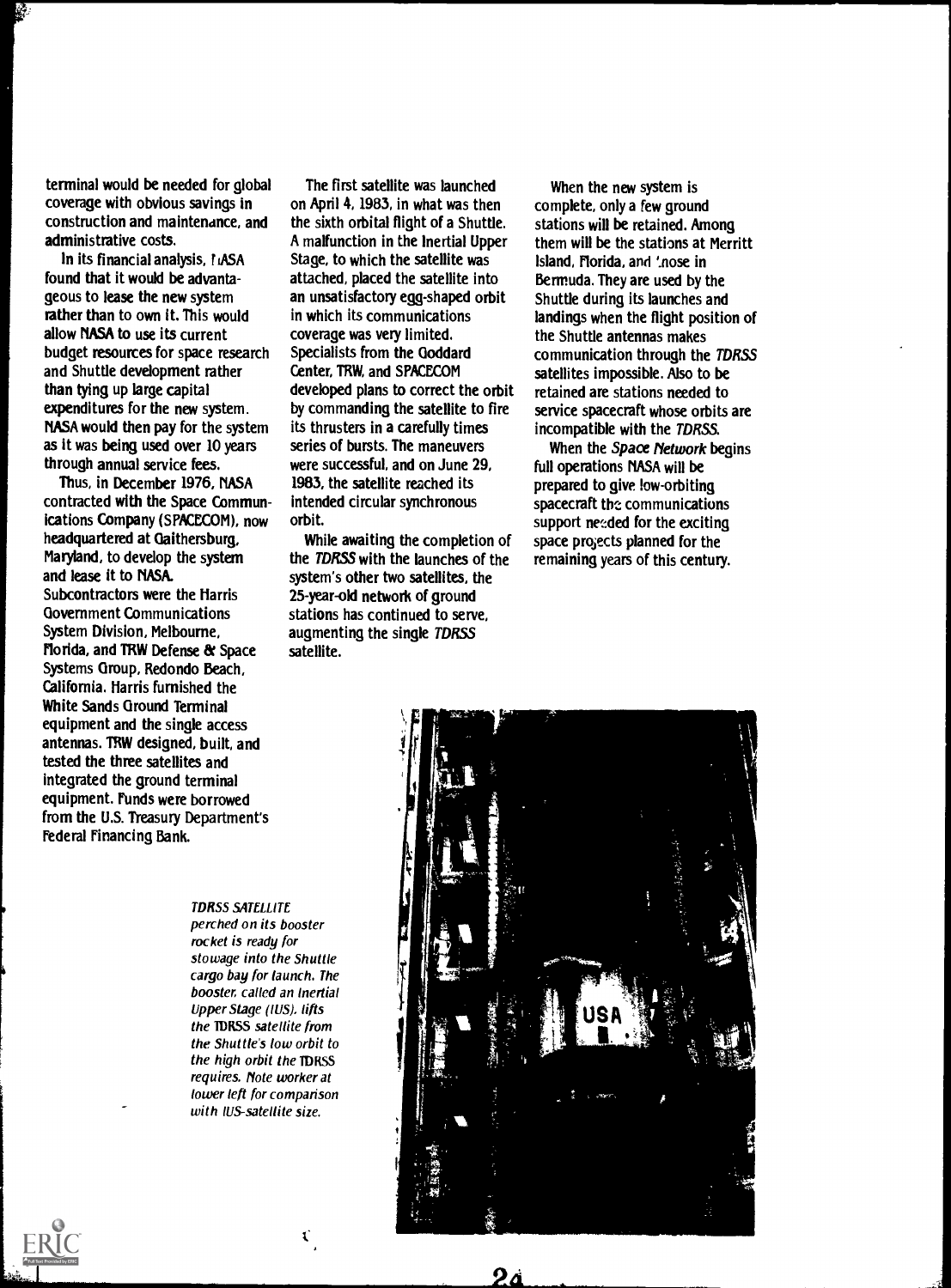## The Space Network Today and Tomorrow

Fresent and Future Uses

#### Chapter 5 /

he regions above the Earth's dense layer of atmosphere, which were beyond reach by any means until the middle of this century, are gradually becoming sites for routine scientific research and commercial and industrial operations.

NASA's fleet of Space Shattles has made frequent flights of up to eight days or longer into these regions with up to eight-member crews. Dozens of complex

tomated craft in low-altitude its are also showing that these areas offer unique, extremely useful attributes. These once forbidding regions are turning into familiar, beneficial zones.

"The c .tinuous communications contacts, the full-time data retrieval, and the very high data rate capacity which TDRSS affords, have introduced a new dimension into the mission planning and conduct of complex space missions."

Robert O. Aller NASA Associate Administrator For Space Tracking and Data Systems in a speech at 36th. Meeting of International Astronautical Federation, October 1985, Stockholm, Sweden

THL HUBBLE SPACE TELESCOPE, left, is expected to become one of the heaviest users of the 1DRSS satellites for transmission of images of astronomical objects and other communications of its scientific findings.

Landsat 4, nght, is one of the biggest 1DRSS users for applications. The Landsat s 'Thematic Mapper" and its other observation instruments require voluminous communications channels to Earth.

![](_page_24_Picture_10.jpeg)

![](_page_24_Picture_11.jpeg)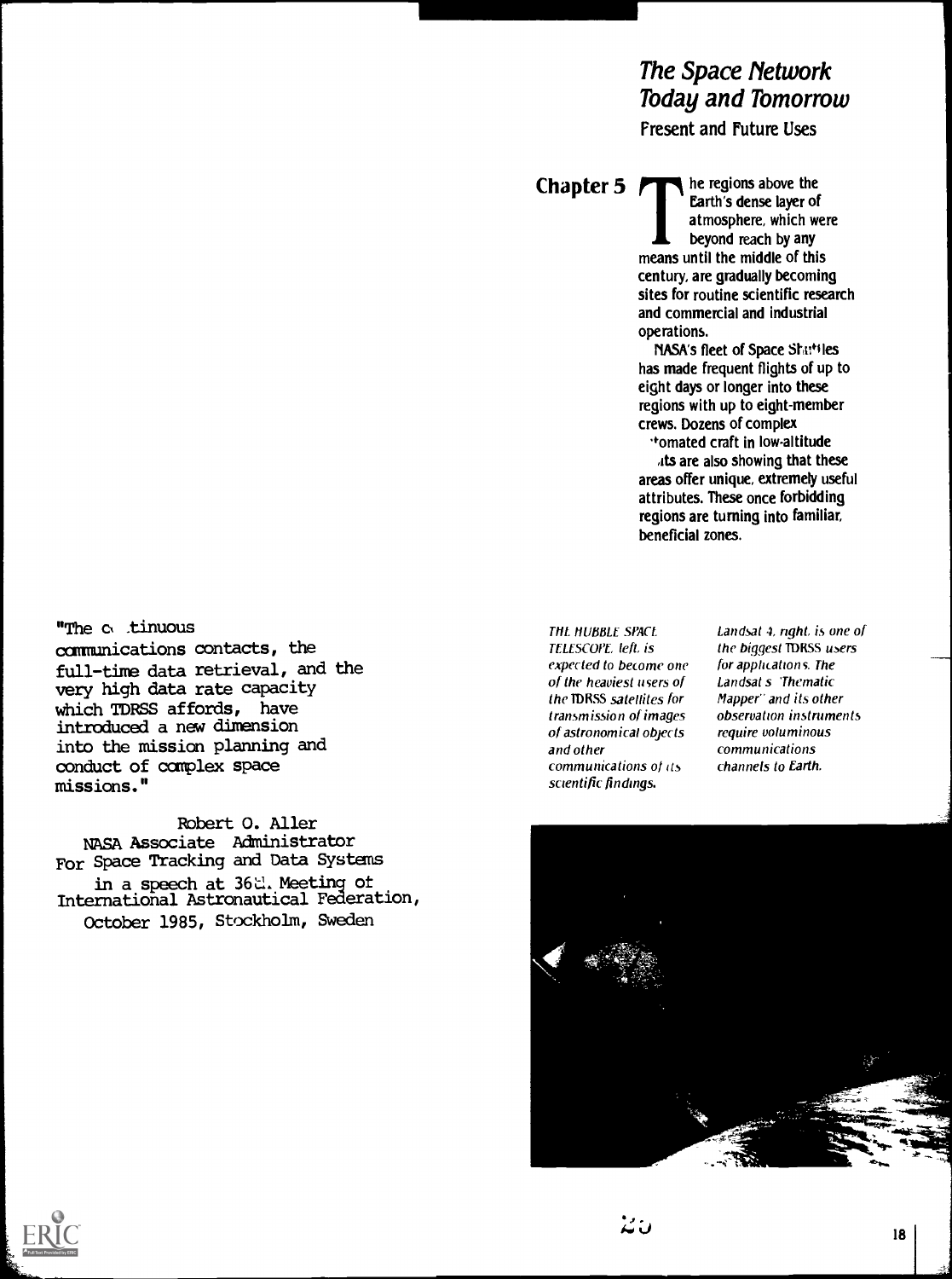Accordingly, the demand for Earth-to-orbit and orbit-to-Earth communication channels is multiplying rapidly. High-volume, continuous communications channels are needed by Shuttie crews, research scientists, users of weather and Earth resources spacecraft, and even by entrepreneurs looking into incipient investment opportunities for commercial and industrial high-technology ventures in space. The new TDRSS is designed to fill these growing communications needs and wants.

Shuttle crews, who are the primary users of the new Space Network, require nearly continuous voice, television, data, and telemetry channels to and from Mission Control. They no ed to relay current research and operational information and to obtain expert input for their work from specialists on the ground.

That work nowadays involves complicated scientific experiments with sophisticated on-board instruments, the launching from the Shuttle's cargo bay of costly commercial and scientific

spacecraft. and the retrieval and in-orbit repairs of malfunctioning spacecraft. As the costs and complexity of automated spacecraft continue to rise, in-orbit servicing and maintenance of these craft by Shuttle crews becomes more and more economically attractive.

Shuttle crews working in two shifts of 12 hours each need nearly around-the-clock communciations channels. These needs and wants are bound to multiply when Shuttle crews begin to assemble in orbit the planned U.S. Space Station, and when that Space Station begins its own operations in the 1990s. The station will be a permanent, continuously inhabited research and work facility requiring nearly continuous voice, television, data, and telemetry channels to Earth.

Astronauts, scientists, engineers, and other specialists will be living and working in the Space Station for periods of up to several months until new crews replace them. The regions in near-Earth orbit will never again be uninhabited at any time.

![](_page_25_Picture_6.jpeg)

The Space Station is expected to become a hub for scientific, industrial, and commercial research and, eventually, a manufacturing racility for products with qualities that can be achieved only in the prolonged low gravity or high vacuum of space.

Materials processing experiments, which began in early U.S. manned space flights in the 1960s and 1970s, have been expanded on Shuttle flights. Early candidates for manufacturing in orbit are medicines and pharmaceutical products on which many people may come to depend for their well-being: crystals and other electronic components for faster and "smarter" computers than any now available; and alloys with unprecedented strength and conductivity.

NASA's Office of Commercial Programs was established in 1984 to encourage and help businessmen invest in and establish commercial enterprises in space. President Reagan has predicted that "before the end of this century, many billions of dollars of commercial activity will be taking place in and because of space."

Studies indicate that some 500 materials may be advantageously produced in space. Among these are glasses with until now unachievable optical qualities, lighter and stronger alloys from metals which cannot be uniformly mixed on Earth because of their widely varying weights, and biological substances which cannot be separated within the pull of Earth's gravity.

As raw materials and manufacturing equipment are transported to the Space Station and finished products are returned to Earth, and as production and research crews are rotated, the demands for voice and data communications channels are bound to intensify.

![](_page_25_Picture_12.jpeg)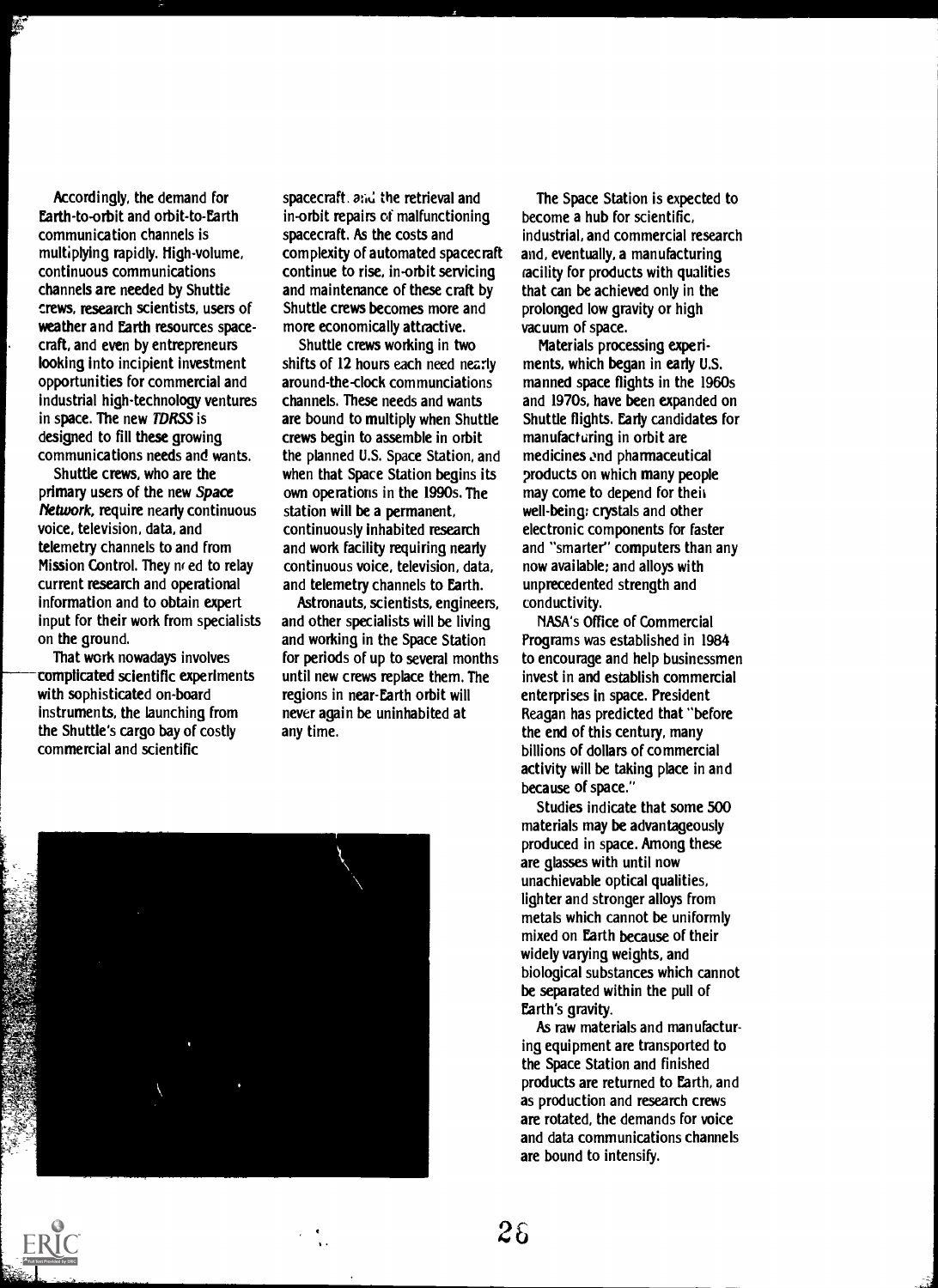Similarly, the demand for communications by unmanned applications spacecraft is growing.

For example, two Earth resources observation satellites, Landsat 4 and 5, are equipped with "Thematic Mappers," powerful remote sensing instruments which gather valuable observations about conditions on the Earth. These instruments required high-rate communications channels to relay their huge volumes of findings. Until the first ,DRSS satellite began its operations, the Thematic Mappers' observations could not be transmitted to Earth because of the limited ground station capabilities.

The single TDRSS satellite in orbit since '983 has already proven it can provide the stringen communciations needs of space recovery operations. The satellite's ability to communicate with the Shuttle for almost half of each orbit greatly aided Mission Control in monitoring the successful in-orbit repairs by astronauts of the malfunctioning Solar Maxin. Im Mission scientific spacecrait in 1984. Similarly, the TDRSS played a crucial role in the retrieval of two co amunications satellites in improper orbits in that same year, and in the repair of the failing Syncom IV-3 in 1985.

> SPACLLAB, the orbital European built research module that fits into the Shuttle cargo bay, generates colossal quantities of scientific data, which need to be quickly transmitted to Earth. Spacelab has been one of the heaviest users of *IDRSS*.

Experience over a quarter of a century of manned space operations has shown that lengthy dialogue between Mission Control and spacecraft crews can become essential for survival in emergencies. Life-threatening damage to the Apollo 13 craft from an on-board explosion during a flight to the Moon in 1970 was overcome mainly because experts on the ground were able to discuss at length with the crew how best to compensate for the impaired equipment.

One of the chief science users of the new Space Network will be the Hubble Space Telescope. The new telescope's optics will see objects 50 times fainter than today's best instruments can discern. It will look back in time, viewing radiations from the edge of the universe that have been traveling at the speed of light for billions of years.

From these observations researchers expect to learn much about still mysterious celestial entities and processes taking place at nearly incredible distances and about the evolution and possible future of the universe. About 30 minutes of extensive transmissions throagh the TDRSS satellites are expected to be needed on each of the telescope's orbits. These transmissions are needed for operating the telescope's instruments, for tracking the craft, and for relaying to Earth its large quantities of measurements and images gathere<sup>d</sup> on each orbit.

These transmissions will be channeled to the Space Telescope Science Institute Facility at the Johns Hopkins University, Baltimore, Maryland. There, all of the telescope's observations will be analyzed and arcnived for continuing studies by scientists.

![](_page_26_Picture_8.jpeg)

![](_page_26_Picture_9.jpeg)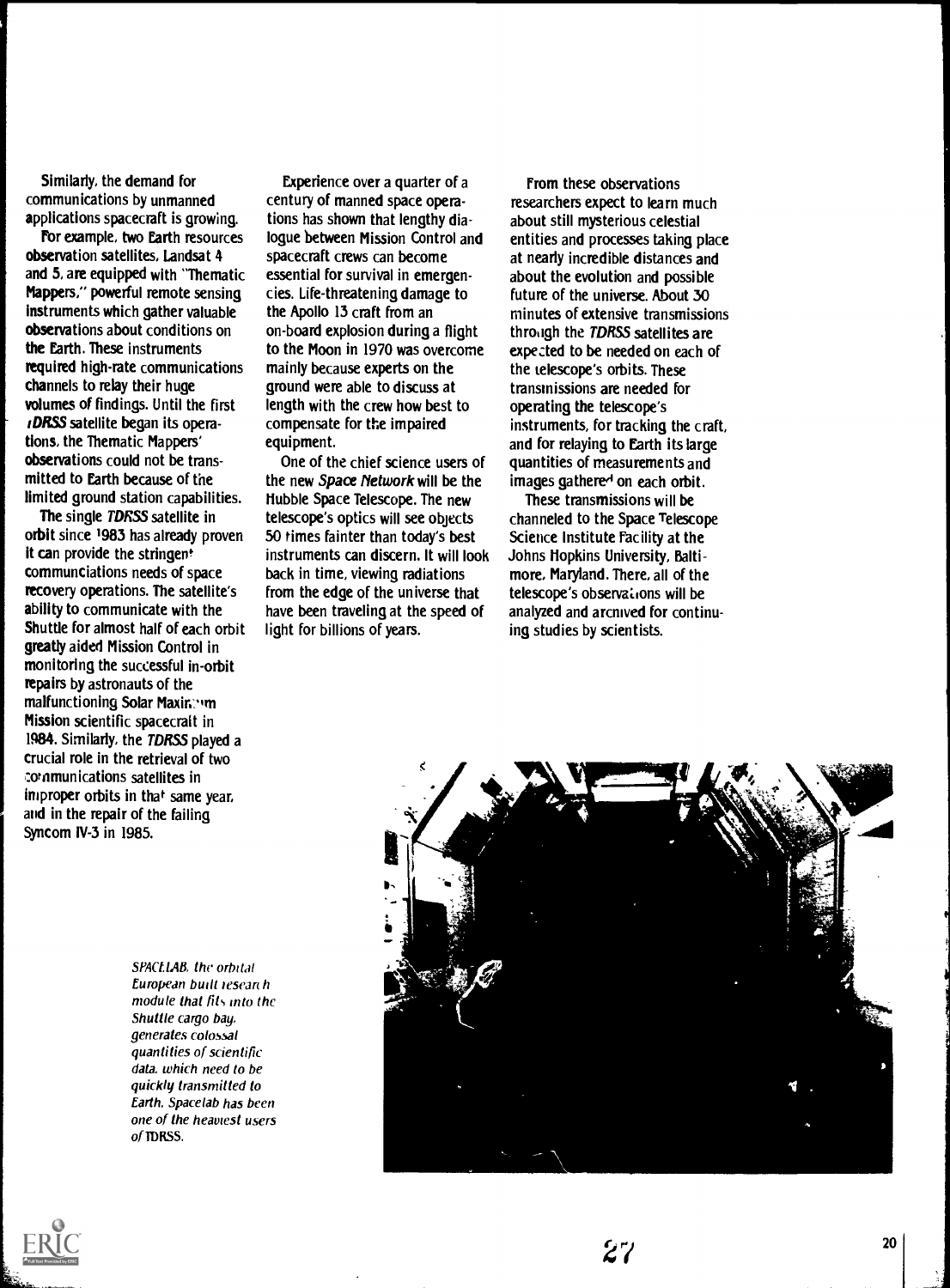![](_page_27_Figure_0.jpeg)

Other major science users of the TDRSS are expected to be a variety of low-orbiting spacecraft studying physical and chemical processes of the upper atmosphere, measuring Earth's gravitational and magnetic properties, and examining and mapping aspects of the galaxy and the distant universe.

Among these is the "Solar Mesosphere Explorer," a spacecraft instrumented for examining certain constituents of the upper atmosphere such as ozone and nitric acid concent ations. The craft has been communicating up to now through the Earth stations of the current Spaceflight Tracking and Data Network (STDN), but is expected to change to the new Space Network.

Also expected to be served by the new Network are the "Cosmic Background Explorer' through which scientists are gradually assembling a full-sky map of diffuse cosmic background radiations; the "Gamma Ray Astronomy Ouservatory," which is examining the structure of our galaxy; the "Earth Radiation Bud, et Experiment," measuring the absorption and reflection of solar radiations by the Earth; the "Geopotential Research Mission," accumulating gravity and magnetic Earth data; and the "Upper Atmosphere Research Satellite."

SHUTTLE CARGOES are usually extensive users of the TDKSS satellites. Scientific instruments in the Shuttle 5 cargo bay require communications for monitoring and control from Earth and for quick analysis of instrument outputs so that instrument adjustments can be made. Shown here are various configurations of Spacelab scientific and applications research payloads.

Eventually most U.S. spacecraft in low-Earth orbits are expected to be serviced by the new Network, substantially enhancing their performance through more flexible operations and high data rate capacity. In these and other ways the Space Network is expected to have profound impact on the future of the U.S. space program.

On the Earth, the growth in the quality and quantity of communications facilities has changed our way of life. With the nearly universal availability of telephones, radio, and television, which has come about in this century, instantaneous access to news, information, entertainment, and to person-to-person electronic communication is taken for granted.

The communications revolution of the last several decades has brought people on the Earth closer, shrinking or wiping out many of the once formidable barriers between them. Modern communication has had significant impact on commerce, industry, education, medicine, and almost every other human activity.

The new Space Network is an extension of that communications revolution into space. The Network will open unprecedented new possibilities and opportunities for making use of the unique attributes of space for science, industry, and numerous other valuable purposes.

The end of total dependence on Earth-based stations for space communications closes an important chapter in the history of the U.S. space program. The Space Network is designed for service now and in the future. A fully functioning Space Network is the beginning of what might be called the Space Communications Age.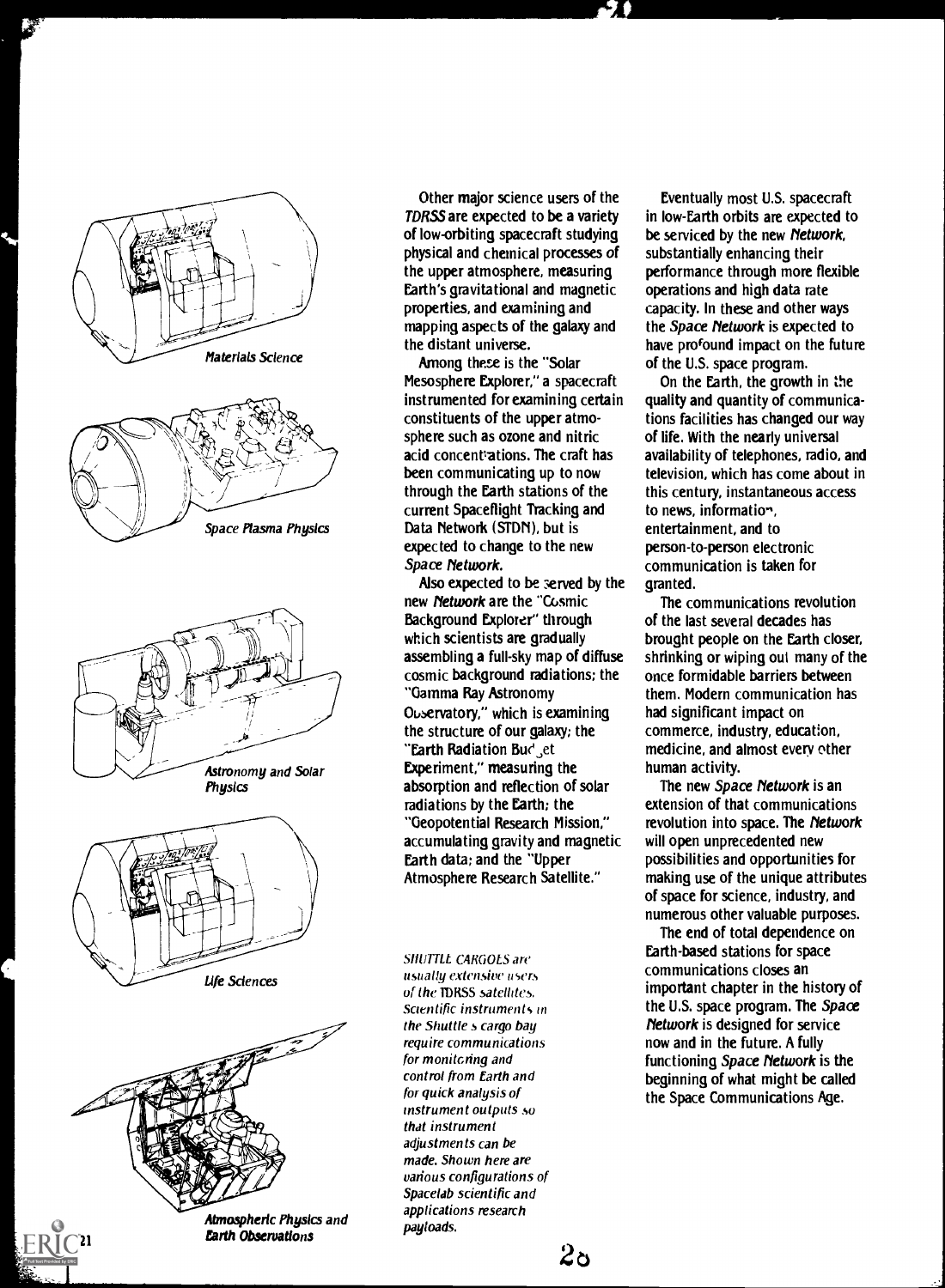he TDRSS operates at both S-band (2025-2300 mHz) and at Ku-Band (13700- 5115 mHz). The Multiple Access Service (MA) ono-ates in the S-band communica- ... as frequency and uses a fixed antenna on the TDRSS satellite to communicate with many spacecraft at the same time. This service is designed for low-rate, long-duration users. Precise location of the spacecraft can be determined, but is not required for use of the MA services. The amount of data (band-width) which can be relayed to the Earth is limited to 50 kilobits per second.

Solar Array

The Single Access Service (SA) is divided into two frequency bands, the S-band (SSA) and the K-band (KSA), and uses very sensitive steerable 4.9-meter (16.3-foot) parabolic dish antennas to communicate with one spacecraft at a time. Each TDRSS satellite has two such antennas. The SSA and KSA services are available simultaneously. The SA service is designed for spacecraft which require large quantities of data to be relayed.

Communication through these antennas requires precise information about the location of a spacecraft so as to point the steerable satellite antenna to that spacecraft. Transmissions up to 6 megabits per second can be made at the S-band frequencies and up to 300 megabits per second in the K-band frequencies. Stepping motors in the arm and base of each antenna move them to follow the motion of the spacecraft with which they are communicating.

Each antenna responds independently to steering commands from the TDRSS White Sands Ground Terminal. To reach the maximum data relay capacity a spacecraft also needs to be equipped with a steerable high-gain antenna.

(For example, Landsat 5 is equipped with 1.8-meter parabolic antenna and transmits its Thematic Mapper data to TDRSS at 84 megabits per second. The Space Telescope will have a 1.3-meter antenna with a data rate of 1.024 megabits per second on the S-band.)

The space-to-ground link (SGL) antenna is a gimballed 2-meter (6.6-foot) parabolic reflector on the end of a fixed arm. It provides high-power K-band SGL communications between the TDRSS satellite and the White Sands Ground Terminal. All data to and from spacecraft serviced by the TDRSS flows through this antenna.

![](_page_28_Figure_7.jpeg)

![](_page_28_Picture_8.jpeg)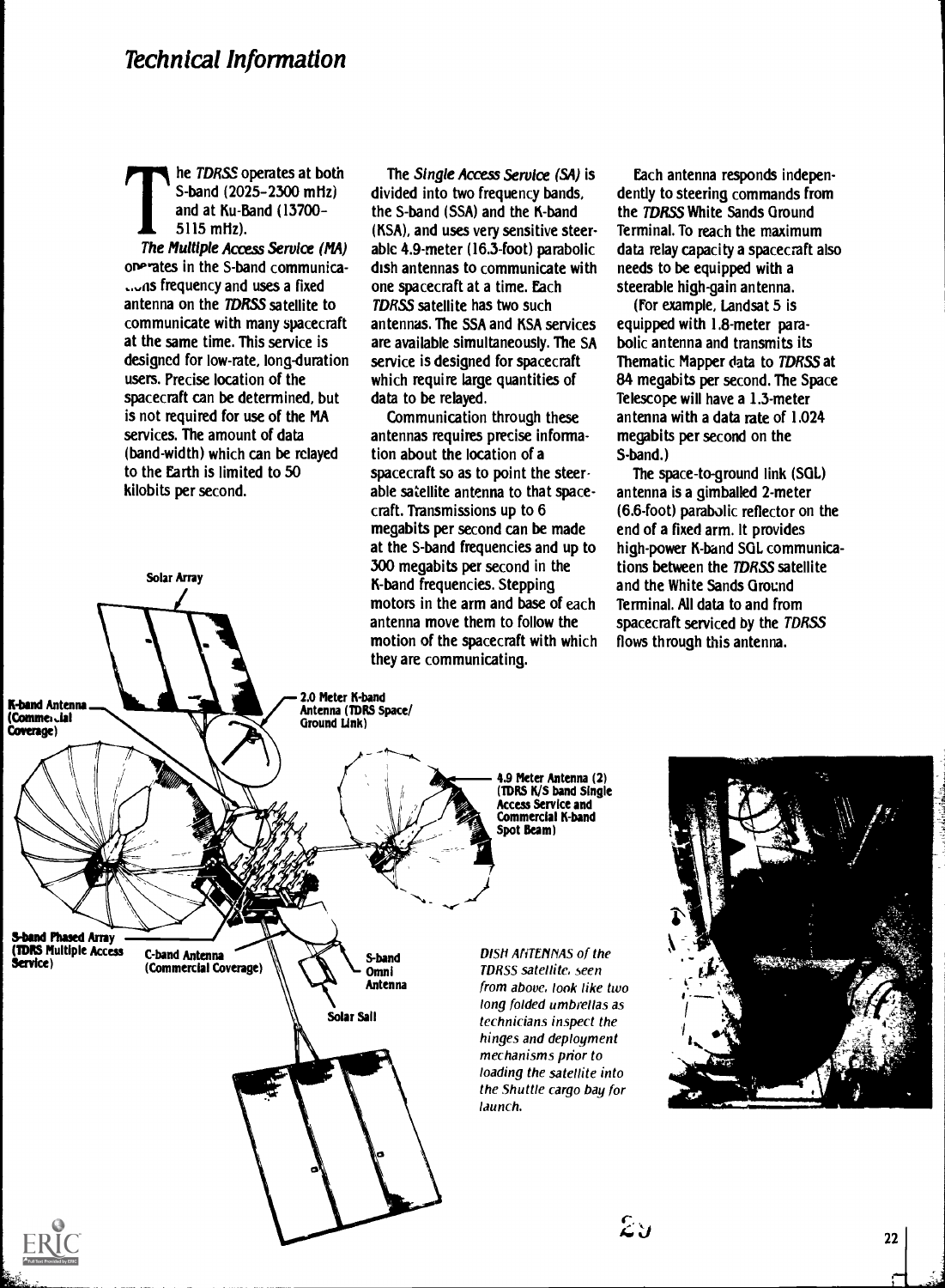The White Sands Ground Terminal provides the following equipment and services:

- Three 18-meter (60-foot) K-band antennas serving the space-toground link for the two active TDRSS satellites and the backup satellite. An S-band telemetry and command antenna for communications with the spare satellite. Several other antennas for simulation and calibration of spacecraft to test and adjust their compatibility with the TDRSS network.
- Central radio frequency receivers. transmitters and associated RF signal processing equipment necessary to receive and process data streams from spacecraft and to prepare forward signals for transmission to these spacecraft.

Equipment is maintained to separate up to 20 signals from the MA phased array outputs and to properly prepare MA forward commands for transmission to specific spacecraft communicating through the MA system.

- $\blacksquare$  The software to determine range and range rate tracking data measurements from spacecraft communications signals. These measurements are required for the determination of spacecraft locations and orbit parameters. The information is used to steer the TDRSS satellite's SA antennas for communication with these spacecraft.
- Computer software to receive service requests from NASA and to convert these into equipment allocations and configurations through which these requests can be executed.
- Computer capability to monitor TDRSS satellite operations and to warn system controllers when action may be necessary. Instruments for these functions are housed in the equipment and office buildings at White Sands, New Mexico.

For additional information contact: National Aeronautics and Space Administration Washington, D.C. 20546

![](_page_29_Figure_8.jpeg)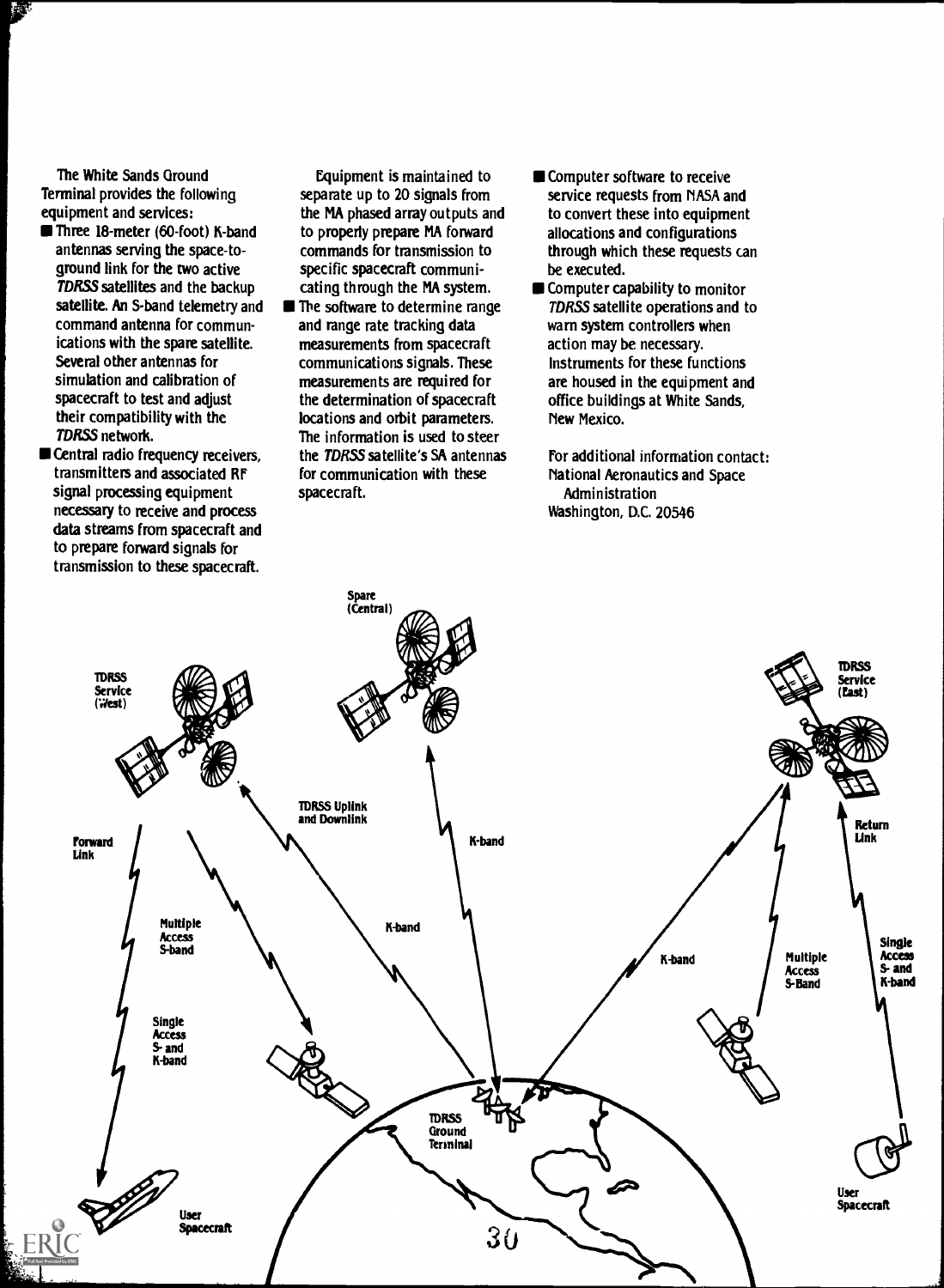![](_page_30_Picture_0.jpeg)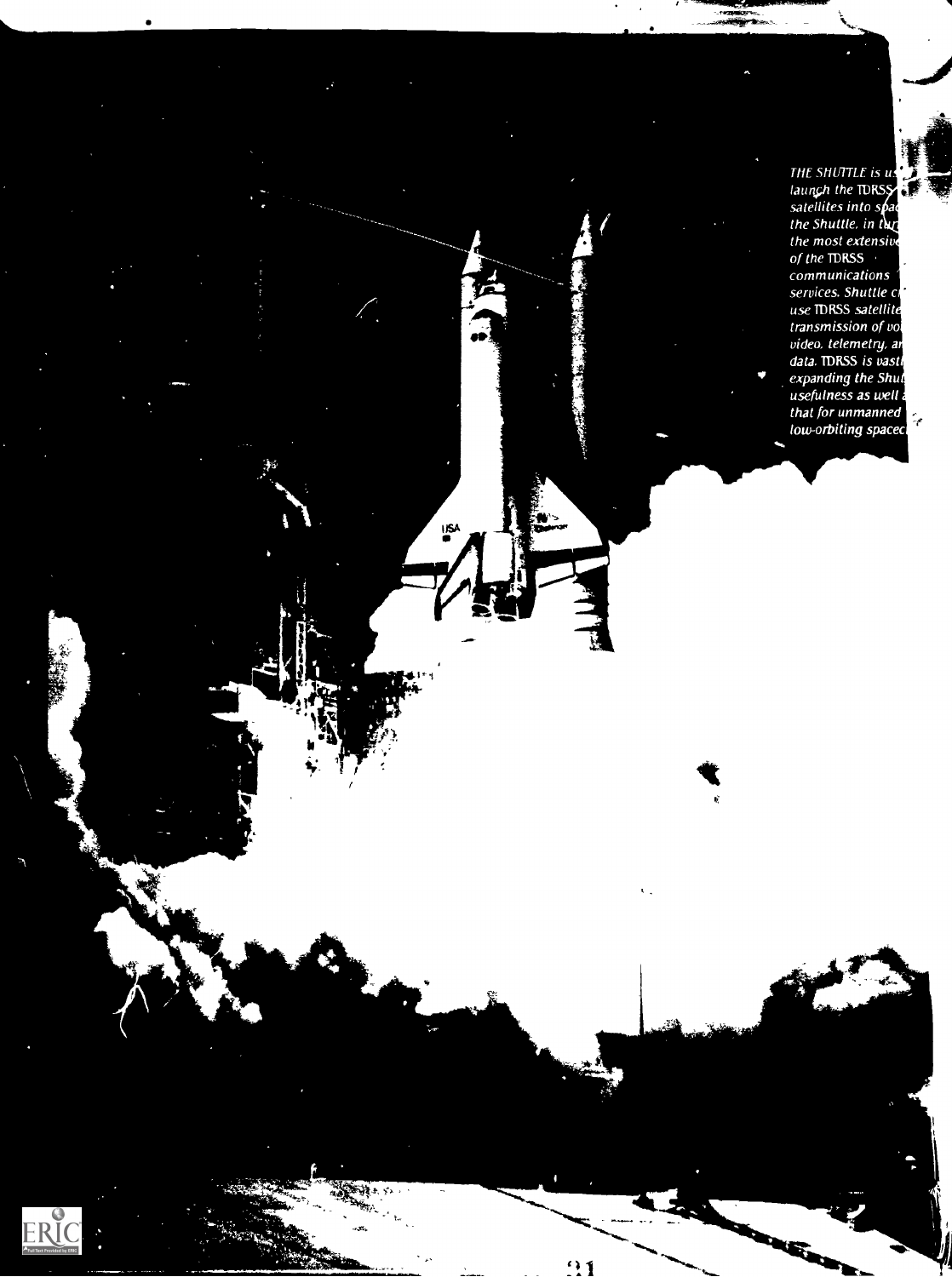Most treasures which have come

from space to Earth so far have been in the form of information and observations. These are leading to knowledge and understanding perhaps more precious than material returns. The three TDRSS satellites and their associated ground facilities substantially increase the quantities of information and observations which can be transmitted to the Earth.

![](_page_31_Picture_2.jpeg)